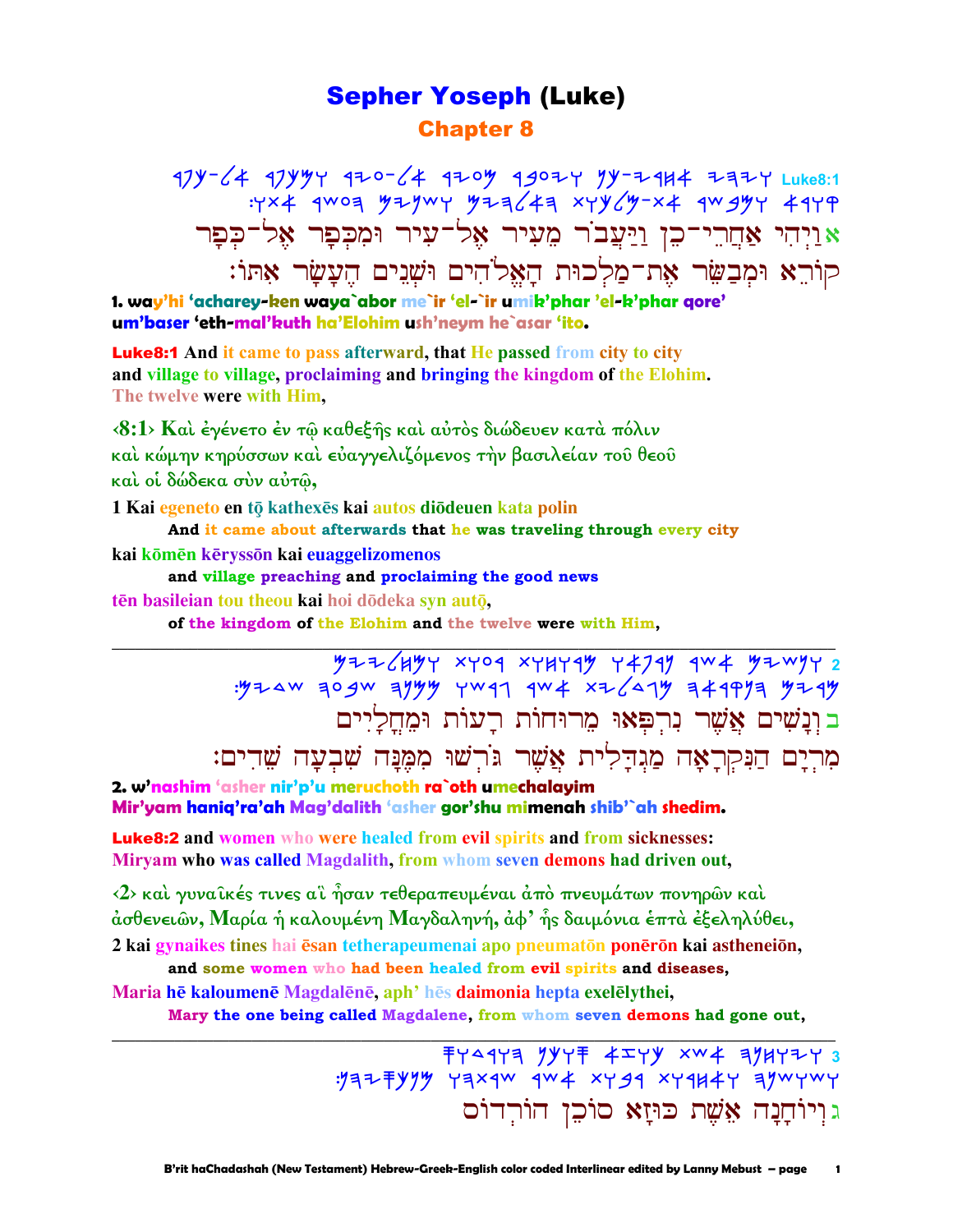### וְשׁוֹשֲנַה וַאֲחֵרוֹת רַבּוֹת אֲשֶׁר שֵׁרְתֻה מִנִּכְסֵיהֶן:

3. w'Yochanah 'esheth Kuza' soken Hor'dos

w'Shoshannah wa'acheroth raboth 'asher sher'thuhu minik'seyhen.

**Luke8:3** Yochanah, the wife of Kuza, the steward of Hordos, and Shoshannah, and many others which ministered unto him of their wealth.

<3> και Ιωάννα γυνή Χουζα έπιτρόπου Ηρώδου και Σουσάννα και έτεραι πολλαί, αΐτινες διηκόνουν αύτοις έκ των ύπαρχόντων αύταις.

3 kai Iōanna gynē Chouza epitropou Hērōdou kai Sousanna

and Joanna the wife of Chuza, the steward of Herod, and Susanna,

kai heterai pollai, haitines diekonoun autois

and many others, who were providing for them

ek tōn hyparchontōn autais.

from the possessions belonging to them.

470-64 7745 7799 1940 94-94 444 7746 7746 1946-044<br>4040 4424 9446: דַיְדְרִי בְּהִתְאַפֵּף הֲמוֹן עַם־רָב אֲשֶׁר יַצְאוּ אֵלַיו מִכַּל־עיר ועיר וידבר במשל:

4. way'hi b'hith'aseph hamon `am-rab 'asher yats'u 'elayu mikal-`ir wa`ir way'daber b'mashal.

**Luke8:4** And it came to pass when a large crowd of people who had come out to Him from each city had gathered, He spoke a parable:

<4> Συνιόντος δέ ὄχλου πολλοῦ

καὶ τῶν κατὰ πόλιν ἐπιπορευομένων πρὸς αὐτὸν εἶπεν διὰ παραβολῆς,

4 Syniontos de ochlou pollou kai tōn kata polin

now when gathering a large crowd and the ones in every city

epiporeuomenon pros auton eipen dia paraboles,

making their way to Him, he spoke by means of a parable,

04<del>24</del>-49 (7) YO429Y YO42-X4 O426 4R7 O4Y24 5 ה הַזּוֹרֵעַ יָצָא לְזִר´עַ אֶת־זַרְעוֹ וּבְזָרְעוֹ נָפַל מִן־הַזֵּרְע עֲל־יַד הַדָּרֶךְ וַיֵּרָמֶם וַיֹּאמִכְלָהוּ עוֹף הַשַּׁמַיִם:

5. hazore`a yatsa' liz'ro`a 'eth-zar'`o ub'zar'`o naphal min-hazera` `al-yad hadare'k wayerames wayo'k'luhu `oph hashamayim.

**Luke8:5** "The sower went out to sow his seed, and as he sowed, some of the seed fell by the way side, and it was trampled on and the birds of the heavens ate it."

<5> Έξηλθεν ο σπείρων του σπείραι τον σπόρον αύτου.

καὶ ἐν τῷ σπείρειν αὐτὸν ὃ μὲν ἔπεσεν παρὰ τὴν ὁδὸν καὶ κατεπατήθη,

καί τά πετεινά του ούρανου κατέφαγεν αύτό.

5 Exelthen ho speiron tou speiral ton sporon autou.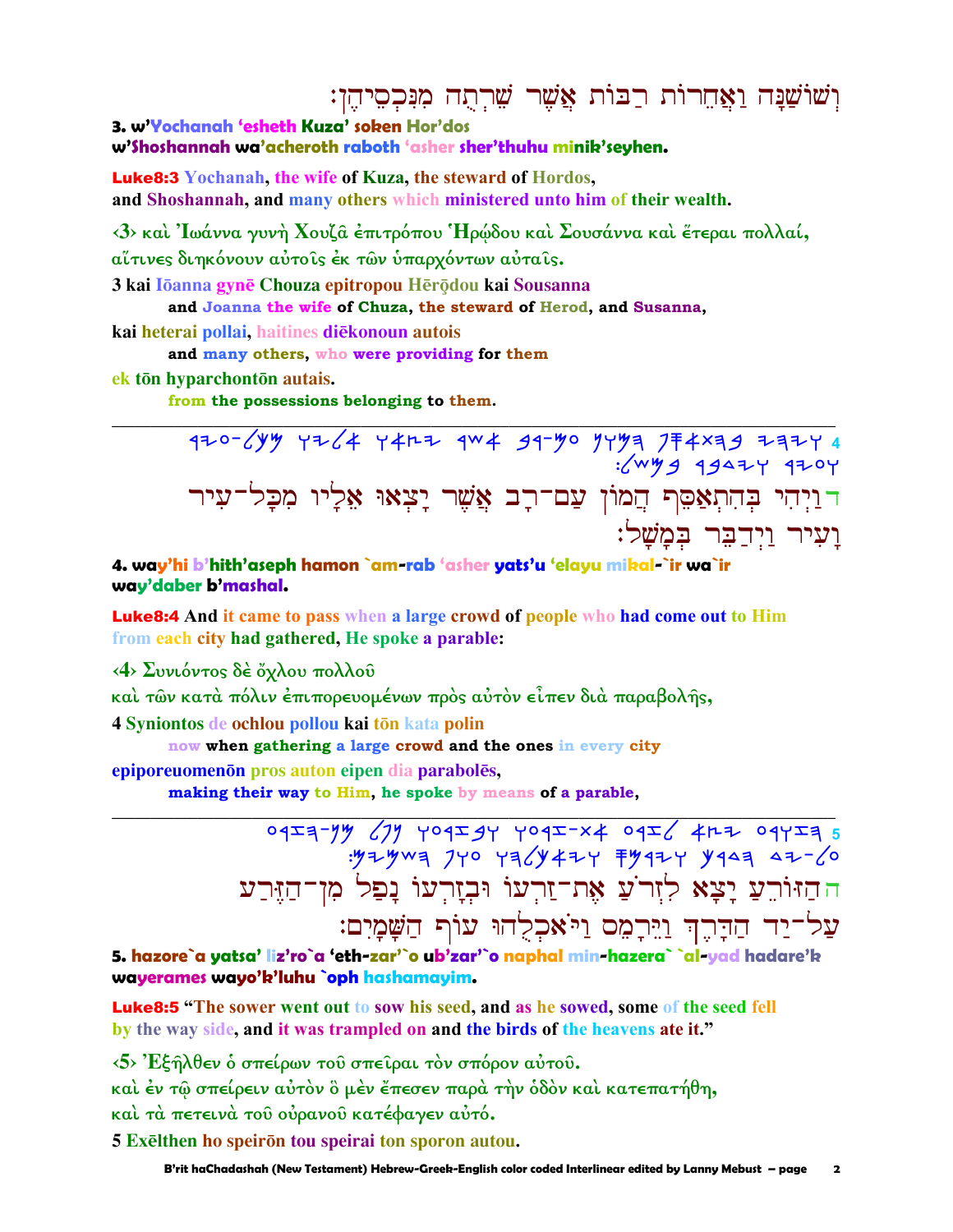"went out the one sowing to sow his seed.

kai en tō speirein auton ho men epesen para tēn hodon

and while he sowed some seed fell beside the road

kai katepatēthē, kai ta peteina tou ouranou katephagen auto.

and it was trampled upon, and the birds of heaven devoured it."

וּוְיֵשׁ אֲשֶׁר נַפְל עַל־הַסֲלַע וַיִּצְמַח וַיִּיבַשׁ כִּי לֹא הַיְתַה־לּוֹ לחה:

6. w'yesh 'asher naphal `al-hasala` wayits'mach wayibash ki lo' hay'thah-lo lechah.

**Luke8:6** "There was some that fell upon the rock; it spruted but dried up because it did not have moisture."

«6» και έτερον κατέπεσεν έπι την πέτραν, και φυέν έξηράνθη δια το μη έχειν ικμάδα. 6 kai heteron katepesen epi tēn petran,

"and others fell down upon the rock,

kai phuen exeranthe dia to me echein ikmada.

and having grown up, it dried up because it has no moisture."

זוְיֵשׁ אֲשֶׁר נַפַל בְּתוֹדְ הַקֹּצִים וַיִּצְמָחוּ הַקֹצִים עִמּוֹ וַיִּמַעֲכְהוּ:

7. w'yesh 'asher naphal b'tho'k haqotsim wayits'm'chu haqotsim `imo way'ma`akuhu.

**Luke8:7** "There was some that fell among the thorns, but the thorns sprouted along with it and crowded it out."

 $\langle 7 \rangle$  και έτερον έπεσεν έν μέσω των άκανθων,

καί συμφυείσαι αί άκανθαι απέπνιξαν αύτό.

7 kai heteron epesen en mesō tōn akanthōn,

and others fell in the midst of thorns.

kai symphueisai hai akanthai apepnixan auto.

and having grown up with it the thorns choked it.

 $\frac{144}{100}$  747 WOZY HYRZY 79787 79447-6 (7) 1944 WZY 8 חוִיֵשׁ אֲשֶׁר נָפַל עַל־הָאֲדָמָה הַטּוֹבָה וַיִּצְמַח וַיַּעַשׂ פִּרִי מֵאָה שְׁעָרִים וַיְכַל לְדַבֵּר וַיִּקְרָא מִי אֲשֶׁר אַזְנַיִם לוֹ לִשְׁמֹעַ יִשְׁמַע:

8. w'yesh 'asher naphal `al-ha'adamah hatobah wayits'mach waya`as p'ri me'ah sh'`arim way'kal l'daber wayiq'ra' mi 'asher 'az'nayim lo lish'mo`a yish'ma`.

**Luke8:8 "There was some that fell on the good soil; and it sprouted** and produced fruit, an hundred times as much." When He finished speaking, He called out, "He who has ears to hear, let him hear!"

 $\langle 8 \rangle$  και έτερον έπεσεν είς την γην την άγαθην και φυέν έποίησεν καρπον έκατονταπλασίονα. ταύτα λέγων έφώνει, Ο έχων ώτα ακούειν ακουέτω. B'rit haChadashah (New Testament) Hebrew-Greek-English color coded Interlinear edited by Lanny Mebust – page  $\overline{\mathbf{3}}$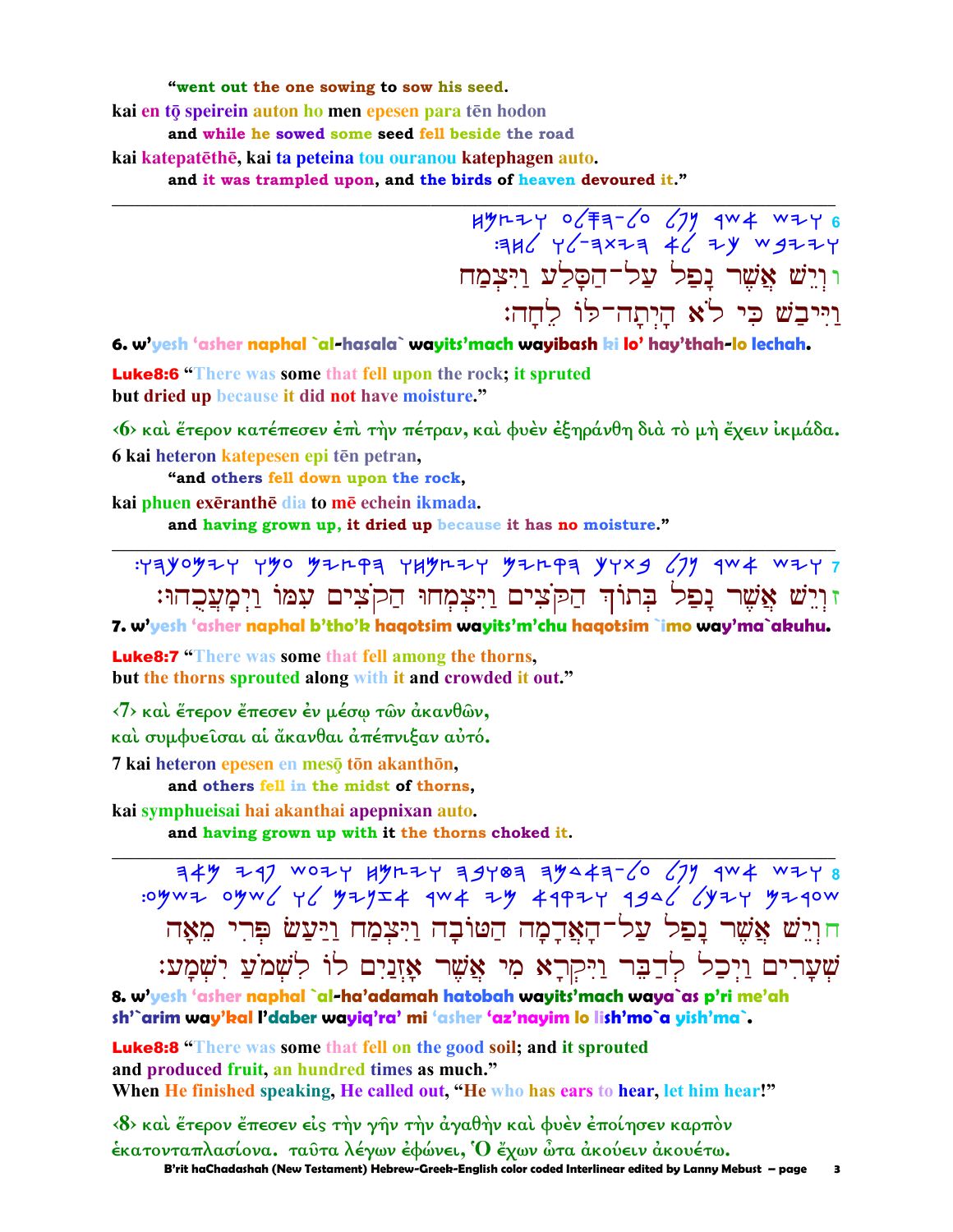#### 8 kai heteron epesen eis tēn gēn tēn agathēn

"and others fell in the soil good

kai phuen epoiēsen karpon hekatontaplasiona, tauta legōn

and having grown up it produced fruit a hundredfold." Saying these things,

ephōnei. Ho echōn ōta akouein akouetō.

He was calling out, "The one having ears to hear let that one hear."

## $7777$   $60497$   $7946$   $7747$   $1964$   $1964$   $1964$ טוישאלהו תלמידיו לאמר מה המשל הזה:

#### 9. wayish'aluhu thal'midayu le'mor mah hamashal hazeh.

**Luke8:9** His disciples asked Him, saying, "What is this parable?"

<9> Επηρώτων δέ αύτον οι μαθηται αύτου τις αύτη είη ή παραβολή.

9 Epērōtōn de auton hoi mathētai autou tis hautē eie hē parabolē.

Now were questioning Him His disciples what this might be parable.

יויֹאמַר לַכֶם נִתַּן לַדַעַת אֶת־סוֹדוֹת מַלְכוּת הַאֲלֹהִים וִלְאֲחֵרִים בִּמְשָׁלִים לְמַעַן בְּרִאוֹתָם לֹא יִרְאוּ וּבִשָּׁמְעָם לֹא יָבִינוּ:

10. wayo'mar lakem nitan lada`ath 'eth-sodoth mal'kuth ha'Elohim w'la'acherim bim'shalim l'ma`an bir'otham lo' yir'u ub'sham'`am lo' yabinu.

**Luke8:10** He said, "To you it is given to know the secrets

of the kingdom of the Elohim. But to others it is in parables.

so that in their seeing they shall not see, and in their hearing they shall not understand."

<10> ο δέ είπεν, Υμιν δέδοται γνώναι τα μυστήρια της βασιλείας του θεου,

τοις δέλοιποις έν παραβολαις, ίνα βλέποντες μή βλέπωσιν

και άκούοντες μή συνιώσιν.

10 ho de eipen, Hymin dedotai gnōnai ta mystēria

And He said, "To you it has been granted to know the mysteries of tēs basileias tou theou, tois de loipois en parabolais,

the kingdom of the Elohim, but to the others I speak in parables, hina blepontes mē bleposin kai akouontes mē syniosin.

in order that seeing they may not see and hearing they may not understand."

## $.9773/4-999$   $473$   $0923$   $/$ wy  $473$   $327$   $11$ יאוְיִה הוּא הַמָּשָׁל הַזֶּרַע הוּא הִבָר־אֱלֹהִים:

11. w'zeh hu' hamashal hazera` hu' d'bar-'Elohim.

**Luke8:11** "This is the parable: The seed is the Word of the Elohim."

<11> "Εστιν δέ αύτη ή παραβολή· Ό σπόρος έστιν ο λόγος του θεου.

11 Estin de haute he parabole; Ho sporos estin ho logos tou theou.

"is the meaning of now this the parable. The seed is the Word of the Elohim."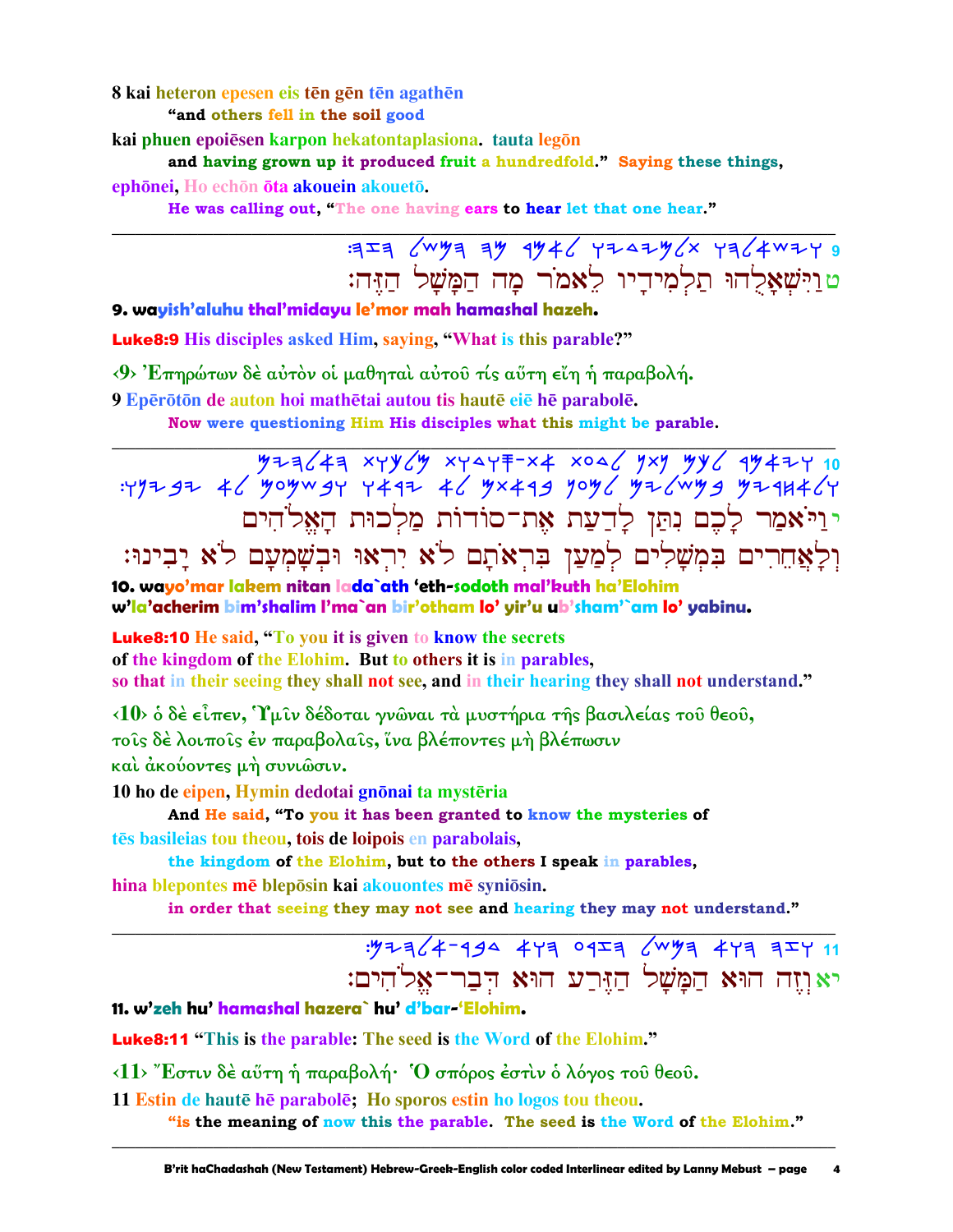yowa 49 Yy-1447 yzoywa ya yaaa 4z-60 qw47 12<br>Yowyyr yyzy4z-y7 ysey qgaa-x4 4wyr יבואֲשֶׁר עַל־יַד הַדֶּרֶךְ הֵם הַשׁׁמְעִים וְאַחַר־כֵּן בָּא הַשָּׂטָן וְנֹשֵׂא אֶת־הַדְּבָר מִלְּבָם פֵּן־יַאֲמִינוּ וְנוֹשָׁעוּ:

12. wa'asher `al-yad hadere'k hem hashom'`im w'achar-ken ba' hasatan w'nose' 'eth-hadabar milibam pen-ya'aminu w'nosha`u.

**Luke8:12** "When it is by the way side, it is those who hear, but afterward the satan comes and takes the word from their heart, lest they believe and be saved."

<12> οί δέ παρά την όδόν είσιν οί άκούσαντες, είτα έρχεται ό διάβολος και αίρει τον λόγον από της καρδίας αύτων, ίνα μή πιστεύσαντες σωθώσιν. 12 hoi de para ten hodon eisin hoi akousantes.

"Now the ones beside the road are the ones having heard,

eita erchetai ho diabolos kai airei ton logon apo tēs kardias autōn.

then comes the devil and takes away the word from their heart, hina mē pisteusantes sōthōsin.

lest having believed they may be saved."

1943-24 MZ PW WOWN 77-FACP<br>Hyzyzy4y qow 4 My 3FY 774 Wqwy quywg yz יגוַאֲשֶׁר עֲלֹדהַםֶּלַע הֵם הַשֹּׂמְעִים אֶת־הַדָּבָר וּמִקַבִּלִים בִּשְׂמִחָה וִשֹׁרֵשׁ אֵין לָהֵם רַק לְשָׁעָה מַאֲמִינִים וּבְעֵת הַנִּסָיוֹן יִסֹגוּ אַחוֹר:

13. wa'asher `al-hasela` hem hashom'`im 'eth-hadabar um'qab'lim b'sim'chah w'shoresh 'eyn lahem rag l'sha`ah ma'aminim ub'`eth hanisayon yisogu 'achor.

**Luke8:13 "When it is on the rock it is those who hear the word** and receive it with joy, but they have no root; they believe only for a hour, but at the time of testing, they turn back."

<13> οι δέ έπι της πέτρας οι όταν άκούσωσιν μετά χαρας δέχονται τον λόγον,

καὶ οὗτοι ῥίζαν οὐκ ἔχουσιν, οἳ πρὸς καιρὸν πιστεύουσιν

καί έν καιρώ πειρασμού άφίστανται.

13 hoi de epi tēs petras hoi hotan akousosin meta charas dechontai ton logon,

"Now the ones upon the rock who when they hear, with joy they receive the word,

kai houtoi hrizan ouk echousin, hoi pros kairon pisteuousin

and these do not have a root, who for a while believe

kai en kairō peirasmou aphistantai.

and in a time of testing they fall away."

 $\frac{1}{2}$   $\frac{1}{2}$   $\frac{1}{2}$   $\frac{1}{2}$   $\frac{1}{2}$   $\frac{1}{2}$   $\frac{1}{2}$   $\frac{1}{2}$   $\frac{1}{2}$   $\frac{1}{2}$   $\frac{1}{2}$   $\frac{1}{2}$   $\frac{1}{2}$   $\frac{1}{2}$   $\frac{1}{2}$   $\frac{1}{2}$   $\frac{1}{2}$   $\frac{1}{2}$   $\frac{1}{2}$   $\frac{1}{2}$   $\frac{1}{2}$   $\frac{1}{2}$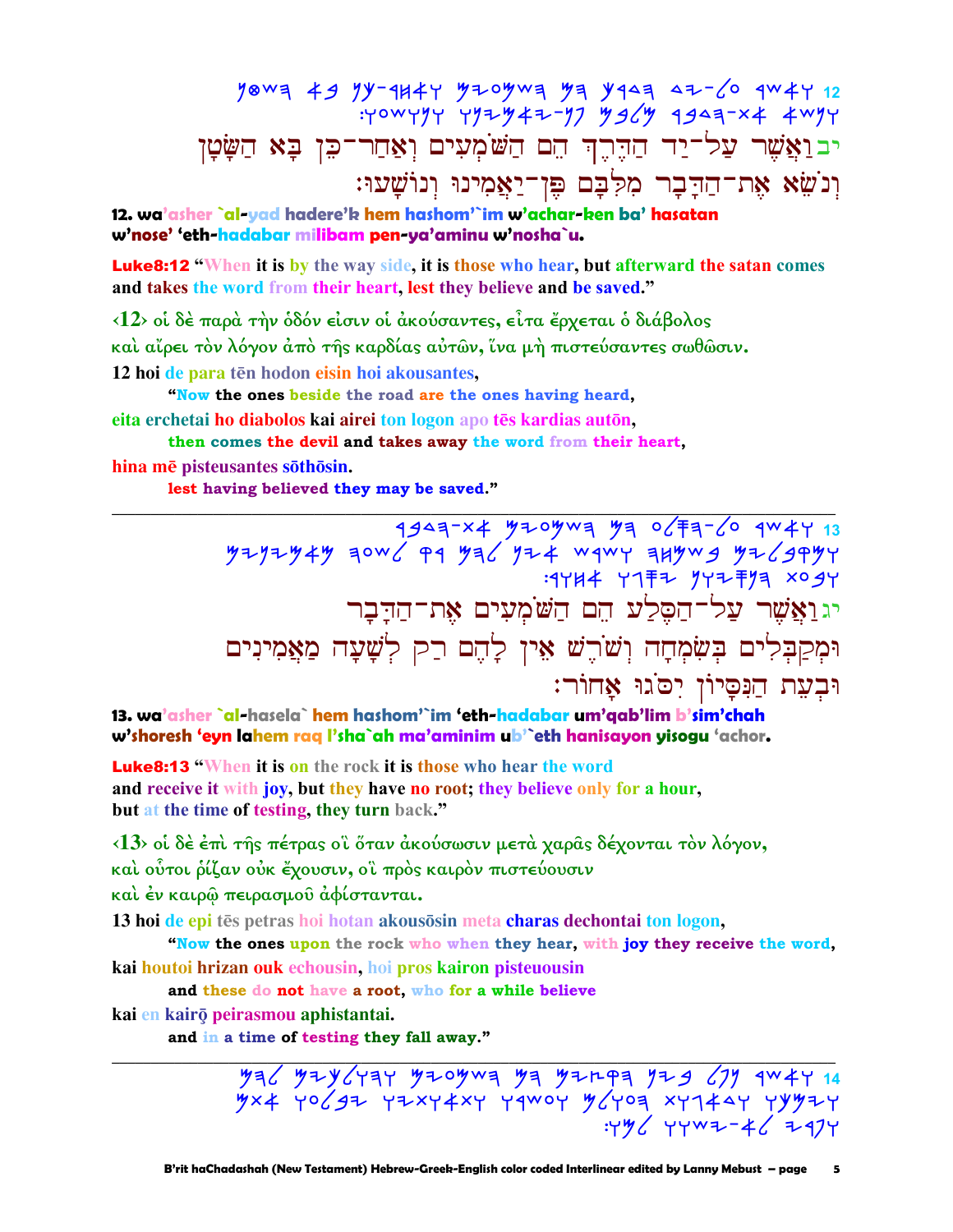# יד וַאֲשֶׁר נָפַל בִּין הַקֹּצִים הֵם הַשֹּׂמְעִים וְהוֹלְכִים לָהֵם וַיַּמֹכּוּ וְדָאֲגוֹת הַעוֹלַם וְעֲשָׁרוֹ וְתַאֲוֹתַיו יְבַלְעוּ אֹתַם : וּפרי לֹאָ־יֹשׁוּוּ לִמוֹ

**14. wa'asher naphal beyn haqotsim hem hashom'`im w'hol'kim lahem wayamoku w'da'agoth ha`olam w'`ash'ro w'tha'aothayu y'bal'`u 'otham uph'ri lo'-y'shauu lamo.**

Luke8:14 **"When it fell among the thorns, it is those who hear and they go out, but the worries of the world crowd it out. Its wealth and cravings swallow them, and they do not yield fruit to maturity."** 

**‹14› τὸ δὲ εἰς τὰς ἀκάνθας πεσόν, οὗτοί εἰσιν οἱ ἀκούσαντες, καὶ ὑπὸ µεριµνῶν καὶ πλούτου καὶ ἡδονῶν τοῦ βίου πορευόµενοι συµπνίγονται καὶ οὐ τελεσφοροῦσιν. 14 to de eis tas akanthas peson, houtoi eisin hoi akousantes,** 

**"Now the one in the thorns having fallen, these are the ones having heard, kai hypo** merimnōn kai ploutou kai hēdonōn tou biou

**and by the anxieties and riches and pleasures of life poreuomenoi sympnigontai kai ou telesphorousin.** 

**while going along they are choked and do not bring fruit to maturity." \_\_\_\_\_\_\_\_\_\_\_\_\_\_\_\_\_\_\_\_\_\_\_\_\_\_\_\_\_\_\_\_\_\_\_\_\_\_\_\_\_\_\_\_\_\_\_\_\_\_\_\_\_\_\_\_\_\_\_\_\_\_\_\_\_\_\_\_\_\_\_\_\_\_\_\_\_\_\_\_\_\_\_\_\_\_\_\_\_\_\_\_\_**

> 1943<sup>-x</sup>4 Y24YW3 Y3 39Y03 3Y449 1W4Y 15 :tljwtb yrp Mycow rwhfw bwf blb womcrca טונאַשֶׁר בָאֲדָמָה הַטּוֹבָה הֶם הַשֹּׁמְרִים אָת־הַדָּבָר צִשִּׁר שַׁמְעוּ בִלֶב טוֹב וְטַהוֹר וְעֹשִׂים פִּרִי בְּתוֹחַלֶת:

**15. wa'asher ba'adamah hatobah hem hashom'rim 'eth-hadabar 'asher sham'`u b'leb tob w'tahor w'`osim p'ri b'thochaleth.**

Luke8:15 **"When it is on the good soil, it is those who hear the word that they have heard with a good and pure heart, and they produce fruit with hope."** 

**‹15› τὸ δὲ ἐν τῇ καλῇ γῇ, οὗτοί εἰσιν οἵτινες ἐν καρδίᾳ καλῇ καὶ ἀγαθῇ ἀκούσαντες τὸν λόγον κατέχουσιν καὶ καρποφοροῦσιν ἐν ὑποµονῇ. 15 to de en tÿ kalÿ gÿ, houtoi eisin hoitines en kardia0 kalÿ** 

**"Now the one in the good soil, these are those who with heart an honest kai agathÿ akousantes ton logon katechousin kai karpophorousin en hypomonÿ. and good having heard, the word retain and bear fruit with patience."** 

**\_\_\_\_\_\_\_\_\_\_\_\_\_\_\_\_\_\_\_\_\_\_\_\_\_\_\_\_\_\_\_\_\_\_\_\_\_\_\_\_\_\_\_\_\_\_\_\_\_\_\_\_\_\_\_\_\_\_\_\_\_\_\_\_\_\_\_\_\_\_\_\_\_\_\_\_\_\_\_\_\_\_\_\_\_\_\_\_\_\_\_\_\_**

7 xy4 3 Fyyy 4 PZ 4 WZ + 16 whloy hrwnmh-lo yk hfmh tjt whmycy alw  $:4447 \times 4 \times 9799$   $+49699$   $+49799$ טזוְאֵין־אִישׁ מַדִלִיק נֵר וּמִכַםֵּה אוֹתוֹ בִּכִלִי וִל<sup>ּי</sup>א יִשִׂימֶהוּ תַּחַת הַמִּטַּה כִּי עַל־הַמִּנוֹרַה יַעֲלֵהוּ לִמַעַן יִרְאוּ כַל־בַּאֵי הַבַּיִת אָת־הַאוֹר:

**16. w'eyn-'ish mad'liq ner um'kaseh 'otho bik'li w'lo' y'simehu tachath hamitah ki `al-ham'norah ya`alehu l'ma`an yir'u kal-ba'ey habayith 'eth-ha'or.**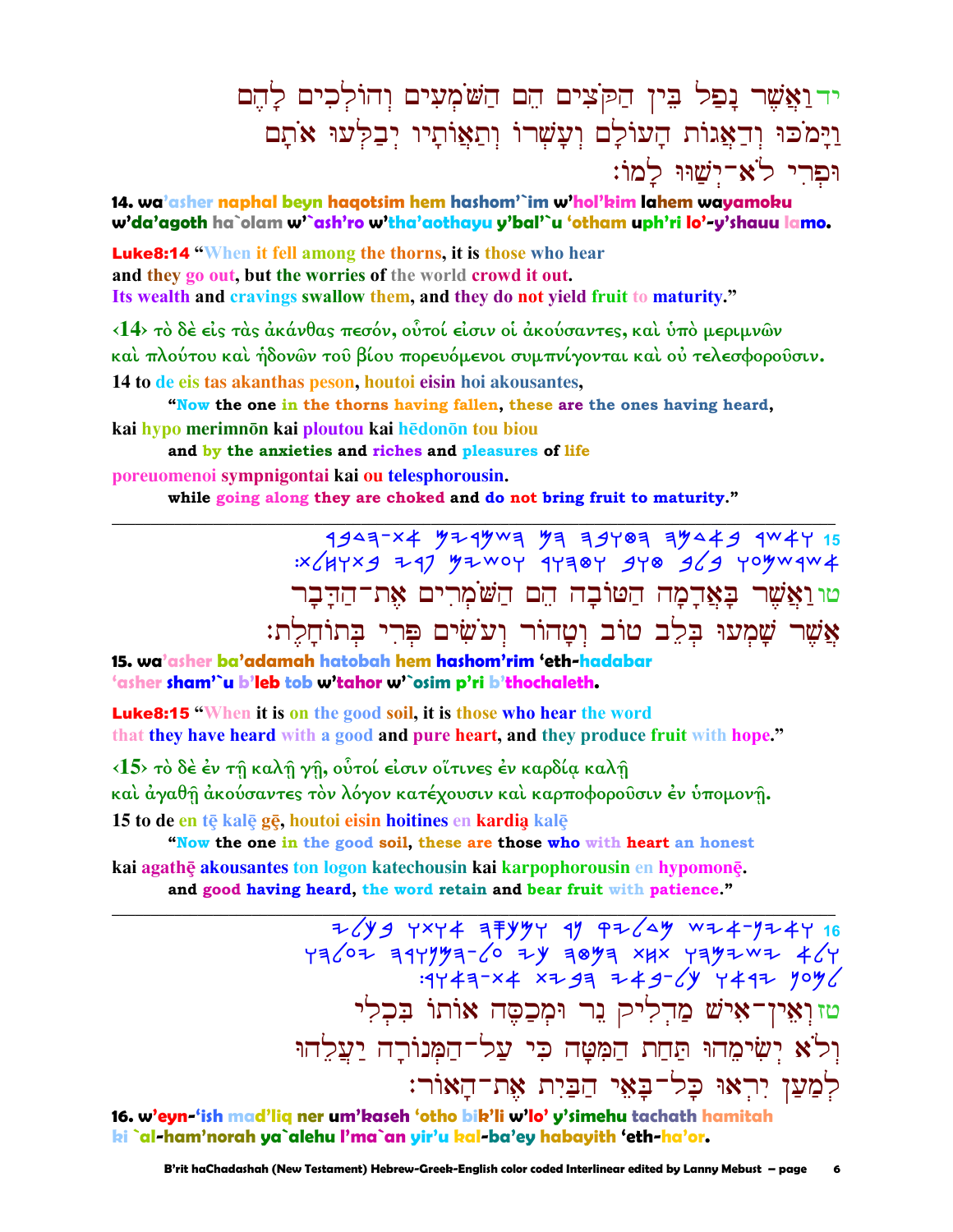**Luke8:16** "No one, when he kindles a lamp, covers it with a vessel. And one would not place it under a bed; but he sets it up on a lampstand so that all who come into the house may see the light."

<16> Ούδεις δε λύχνον άψας καλύπτει αύτον σκεύει ή υποκάτω κλίνης τίθησιν, άλλ' έπὶ λυχνίας τίθησιν, ἵνα οἱ εἰσπορευόμενοι βλέπωσιν τὸ φῶς.

16 Qudeis de lychnon hapsas kalyptei auton skeuei ē hypokatō klinēs tithēsin,

"And no one having lit a lamp covers it with a jar or under a bed places it, all' epi lychnias tithēsin, hina hoi eisporeuomenoi blepōsin to phōs.

but on a lampstand places it, in order that the ones entering may see the light."

יזכִּי אִין־דַבָר סַתוּם אֲשֶׁר לֹא יְגַּלֵה וְאִין גַּנוּז אֱשֶׁר לֹא יְוַּדַע וְיַצָא לַאוֹר:

17. ki 'eyn-dabar sathum 'asher lo' yigaleh w'eyn ganuz 'asher lo' yiuada` w'yatsa' la'or.

**Luke8:17** "For there is nothing concealed that shall not revealed, And there is nothing hidden that shall not be made known and brought out to light."

<17> ού γάρ έστιν κρυπτόν ὃ ού φανερόν γενήσεται

ούδέ απόκρυφον ὃ οὐ μή γνωσθή και είς φανερὸν ἔλθη.

17 ou gar estin krypton ho ou phaneron genesetai

"for not anything is hidden which not evident shall become,

oude apokryphon ho ou mē gnōsthē kai eis phaneron elthē.

nor anything secret which by no means may be made known and to light come."

 $7x77$   $7x7$   $76 - w7$   $4w4 - 6y$   $7y$   $70$   $7x$   $8x + 749$   $7y6$   $18$  $xy+72$  gwx 449 9w4-x4 y1 46-w2 y24 9w4-6y4 46  $.4999$  HPZ  $92$ יחלָבֵן רְאוּ אֵיךְ תִּשְׁמָעוּן כִּי כָל־אֲשֶׁר יֶשׁ־לוֹ נָתוֹן יִנָּתֵן לוֹ וְכָל־אֲשֶׁר אֵין יֵשׁ־לוֹ נֵּם אֶת־אֲשֶׁר הוּא חֹשֵׁב לְהְיוֹת לוֹ יָקַח מִמֲנּוּ:

18. laken r'u 'ey'k tish'ma`un ki kal-'asher yesh-lo nathon yinathen lo w'kal-'asher 'eyn yesh-lo gam 'eth-'asher hu' chsheb lih'yoth lo yuqach mimenu.

**Luke8:18** "Therefore, watch out how you hear! For whoever have it, it shall surely be given, and whoever does not have it, even what he thinks is his shall be taken from him."

<18> βλέπετε ούν πως άκούετε· ος αν γάρ έχη, δοθήσεται αύτω· καὶ ὃς ἂν μὴ ἔχῃ, καὶ ὃ δοκεῖ ἔχειν ἀρθήσεται ἀπ' αὐτοῦ.

18 blepete oun pōs akouete; hos an gar echē, dothēsetai autō,

"Therefore, be careful how you listen. For whoever has, it shall be given to him kai hos an mē echē, kai ho dokei echein arthēsetai ap' autou.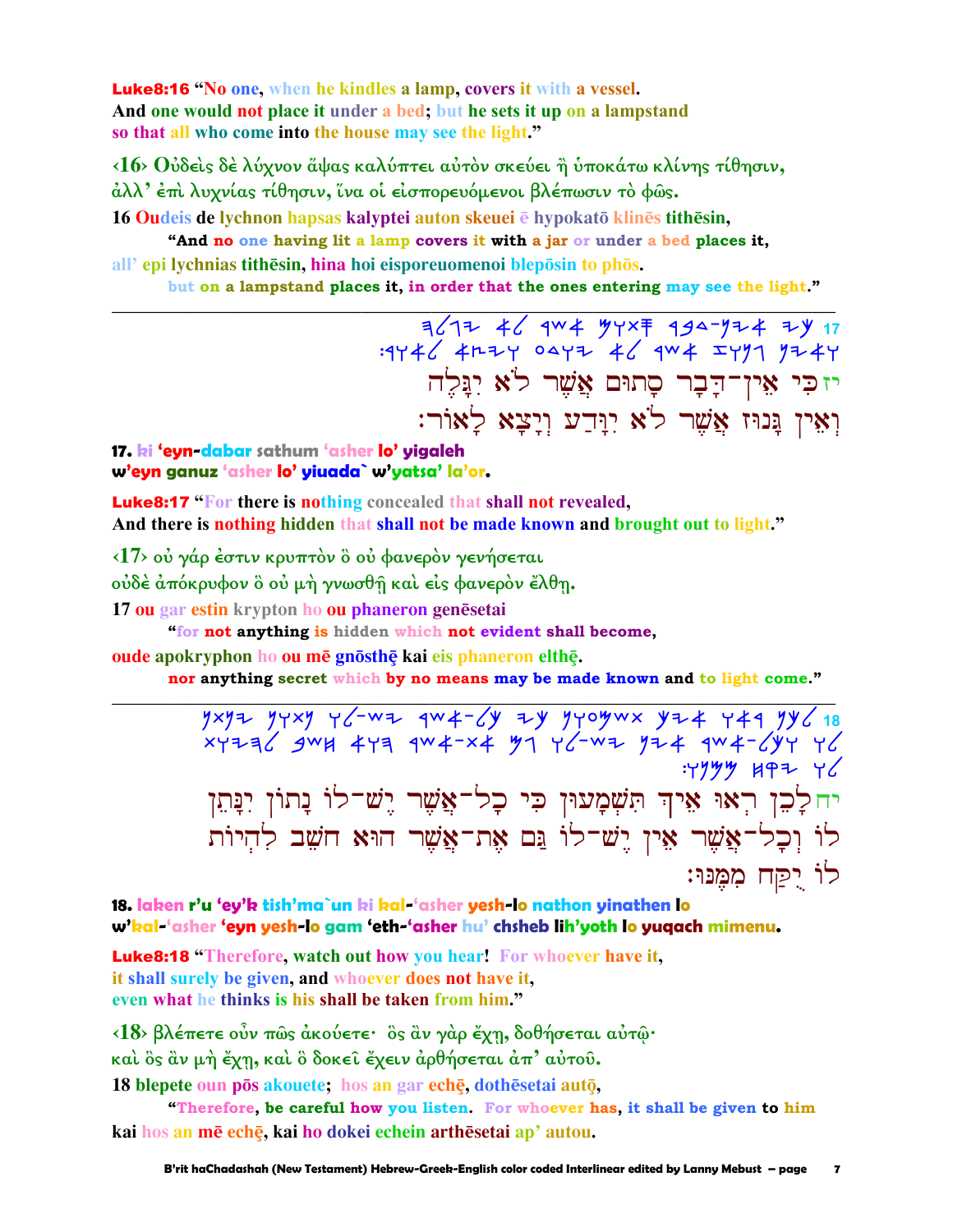and whoever does not have, even what he seems to have shall be taken from him."

72447 742 7264 74347 19<br>4/74 744 7467 7464 1945 7464. יטוַיָּבֹאוּ אֵלָיו אָמּוֹ וְאָחָיו וְלֹא יָכְלוּ לָגִשָׁת אֵלָיו מִפְּנֵי הָעָם: 19. wayabo'u 'elayu 'imo w'echayu w'lo' yak'lu lagesheth 'elayu mip'ney ha`am.

**Luke8:19 And His mother and brothers came to Him.** and they were unable to get to Him in the presence of the crowd.

<19> Παρεγένετο δὲ πρὸς αὐτὸν ἡ μήτηρ καὶ οἱ ἀδελφοὶ αὐτοῦ καὶ οὐκ ἠδύναντο συντυχεῖν αὐτῷ διὰ τὸν ὄχλον.

19 Paregeneto de pros auton he meter kai hoi adelphoi autou

and came to him the mother and His brothers

kai ouk ēdynanto syntychein auto dia ton ochlon.

and they were not able to join Him because of the crowd.

:yxy446 y+r7H yay כּוַרֻּבֵּד־לוֹ לֵאמֹר אִמְךְ וְאַחֶיךְ עֹמְדִים בַּחוּץ וְהֵם חֲפָצִים לְרְאוֹתֵךָ:

20. wayugad-lo le'mor 'im'ak w'acheyak `om'dim bachuts w'hem chaphetsim lir'otheak.

**Luke8:20** And it was told to Him, saying, "Your mother and Your brothers are standing outside and they desire to see You."

 $\langle 20 \rangle$  άπηγγέλη δέ αύτ $\hat{\omega}$ , H μήτηρ σου

και οι άδελφοί σου έστήκασιν έξω ίδειν θέλοντές σε.

20 apéggele de auto, He meter sou

and it was announced to Him, "Your mother

kai hoi adelphoi sou hestēkasin exō idein the lontes se.

and Your brothers has been standing outside wanting to see You."

 $794 99 = 124 99 = 124$ : 494 992 1444 992 1444 992 1444 992 1444 כאוַיַּעַן וַיֹּאמֶר אֱלֵיהֶם אֶלֶה הֶם אָמֶי וְאֵחַי הַשֹּׁמְעִים אֶת דִּבָר הַאֲלֹהִים וְעֹשִׂים:

21. waya`an wayo'mer 'aleyhem 'eleh hem 'imi w'echay hashom'`im 'eth d'bar ha'Elohim w'`osim.

**Luke8:21** He answered and said to them, "These are My mother and My brothers: those who hear the word of the Elohim and do it."

 $\langle 21 \rangle$  δ δέ άποκριθείς είπεν πρός αύτούς, Μήτηρ μου καὶ ἀδελφοί μου οὗτοί εἰσιν οἱ τὸν λόγον τοῦ θεοῦ ἀκούοντες καὶ ποιοῦντες. 21 ho de apokritheis eipen pros autous, Mētēr mou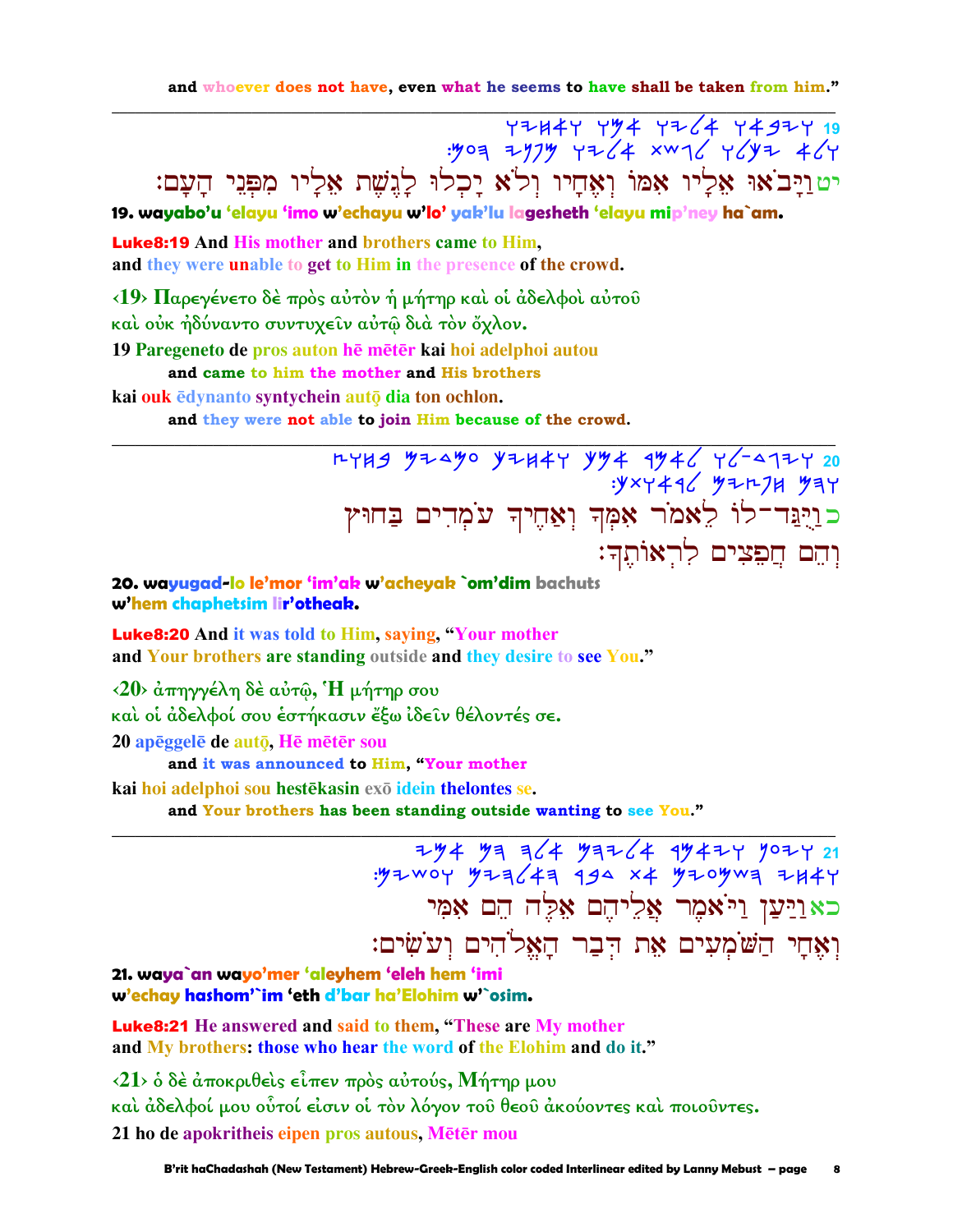but having answered he said to them, "My mother kaj adelphoj mou houtoj ejsin hoj ton logon tou theou akouontes kaj pojountes. and My brothers are these the ones the word of the Elohim hearing and doing."

> כב ויהי היום ויהר אל־אניה הוא ותלמידיו <u>ויאמר אליהם נעברה אל־עבר הים וישוטו הימה:</u>

22. way'hi hayom wayered 'el-'aniah hu' w'thal'midayu wayo'mer 'aleyhem na`'b'rah 'el-`eber hayam wayashutu hayamah.

**Luke8:22** And it came to pass that one day He and His disciples went down into a boat. He said to them, "Let us cross to the other side of the sea." So they rowed out into the sea.

<22> Έγένετο δέ έν μια των ήμερων και αύτος ένέβη είς πλοίον και οι μαθηται αύτου και είπεν πρός αύτούς, Διέλθωμεν είς τό πέραν της λίμνης, και άνήχθησαν. 22 Egeneto de en mia tōn hēmerōn kai autos enebē eis ploion

now it came about on one of the days that He embarked into a boat kai hoi mathētai autou kai eipen pros autous,

and His disciples and He said to them,

Dielthōmen eis to peran tēs limnēs, kai anēchthēsan.

"Let us go over to the other side of the sea, and they set out."

כגויהי בלכתם באניה וישבב ויישו ורוח סערה ירדה על־הַיַּם וַיִּשְׁטִפוּ עֲלֵיהֵם הַמַּיִם וַיִּהִיוּ בְסָכְּנַה:

23. way'hi b'lek'tam ba'aniah wayish'kab wayishan w'ruach s'`arah yar'dah `al-hayam wayish't'phu `aleyhem <mark>hamayim wayih'yu b</mark>'sakanah.

**Luke8:23** And it came to pass as they went along in the boat, He lay down and slept. Then a storm of wind descended upon the sea and the water flooded over them, and they were in danger.

<23> πλεόντων δέ αύτων αφύπνωσεν.

καὶ κατέβη λαῖλαψ ἀνέμου εἰς τὴν λίμνην καὶ συνεπληροῦντο καὶ ἐκινδύνευον.

23 pleontōn de autōn aphypnōsen. kai katebē lailaps anemou

sailing and while they, He fell asleep. And came down a storm of wind eis tēn limnēn kai syneplērounto kai ekindyneuon.

to the sea and they were being swamped and were in danger.

כד וַיִּבְּשׁוּ וַיַּעִירוּ אוֹתוֹ וַיֹּאמִרוּ מוֹרֵה מוֹרֵה אָבָדְנוּ וַיֵּעוֹר וַיִּגְעַר בָרוּחַ וּבְמִשְׁבְּרֵי־יָם וַיִּשְׁתְּקוּ וַתְּהִי הְמָמָה: 24. wayig'shu waya`iru 'otho wayo'm'ru Moreh Moreh 'abad'nu

B'rit haChadashah (New Testament) Hebrew-Greek-English color coded Interlinear edited by Lanny Mebust - page  $\mathbf{9}$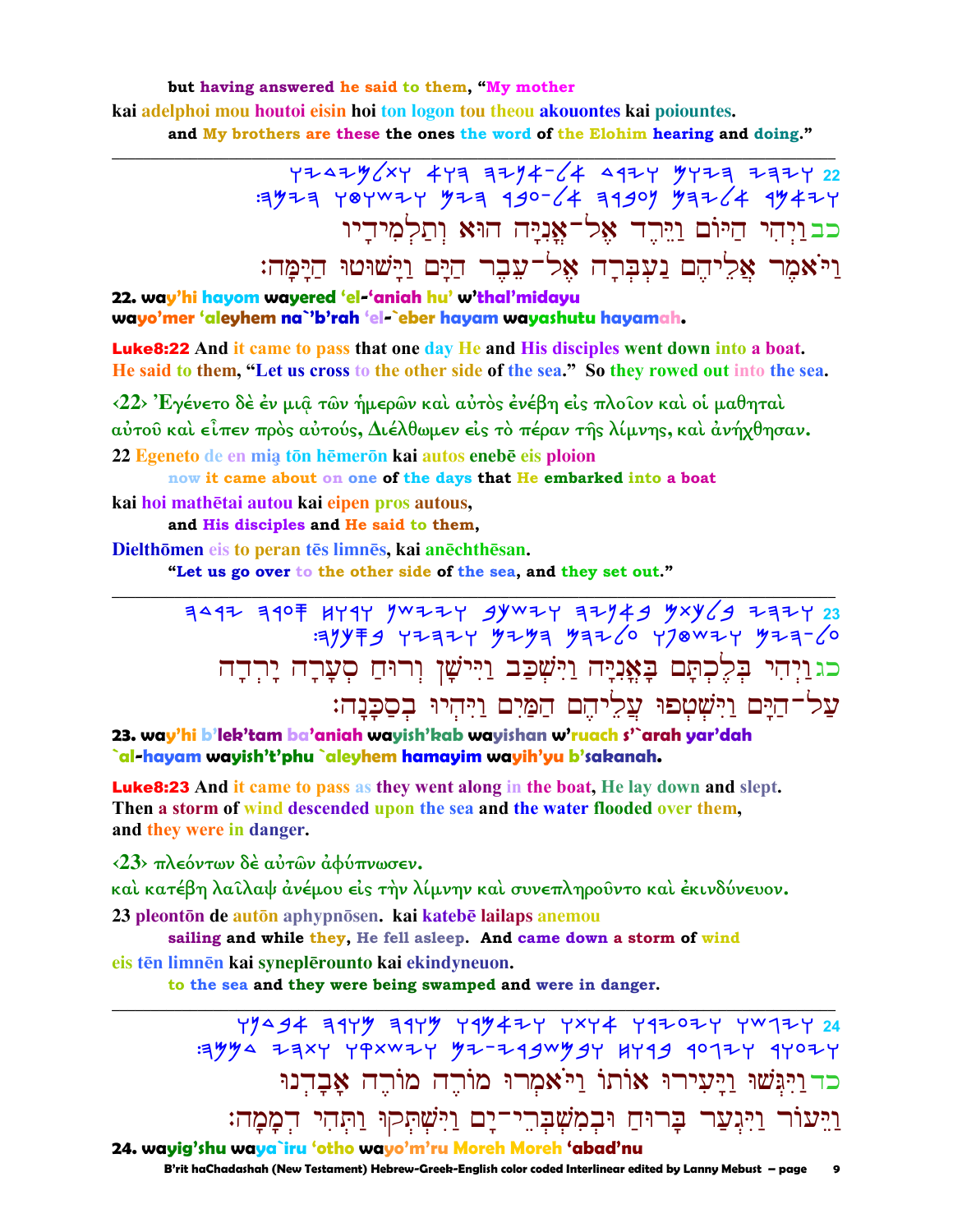#### waye`or wayig'`ar baruach ub'mish'b'rey-yam wayish't'qu wat'hi d'mamah.

**Luke8:24** They approached and woke Him and said, "Teacher, Teacher, we are perishing!" And He awoke and admonished the wind and the crashing waves of the sea. They were silent, and it became calm.

<24> προσελθόντες δέ διήγειραν αύτον λέγοντες, Επιστάτα έπιστάτα, άπολλύμεθα. ό δὲ διεγερθεὶς ἐπετίμησεν τῷ ἀνέμῳ καὶ τῷ κλύδωνι τοῦ ὕδατος· και έπαύσαντο και έγένετο γαλήνη.

24 proselthontes de diegeiran auton legontes, Epistata epistata, And having approached, they woke Him saying, "Master, master,

apollymetha. ho de diegertheis epetimesen to anemo

we are perishing" and having been awakened He rebuked the wind

kai tō klydōni tou hydatos; kai epausanto kai egeneto galēnē.

and the roughness of the water. And they ceased and it became calm.

 $Y=4$   $Y+4$   $Y+4$   $Y+4$   $Y+4$   $Y+4$   $Y+4$   $Y+4$   $Y+4$   $Y+25$  $\frac{1}{4}y + \frac{1}{4}y + \frac{1}{4}y + \frac{1}{4}y + \frac{1}{4}y + \frac{1}{4}y + \frac{1}{4}y + \frac{1}{4}y + \frac{1}{4}y + \frac{1}{4}y + \frac{1}{4}y + \frac{1}{4}y + \frac{1}{4}y + \frac{1}{4}y + \frac{1}{4}y + \frac{1}{4}y + \frac{1}{4}y + \frac{1}{4}y + \frac{1}{4}y + \frac{1}{4}y + \frac{1}{4}y + \frac{1}{4}y + \frac{1}{4}y + \frac{1}{4}y + \frac{1$ כה ויאמר אליהם איה אמונתכם וייראו ויתמהו ויאמרו איש אל־רֵעֲהוּ מִי אַפוֹא הוּא הַמְצַוֵּה נֵּם־אָת־הָרוּחוֹת וְאֶת־הַמַּיִם וְשַׁמְעוּ לוֹ:

25. wayo'mer 'aleyhem 'ayeh 'emunath'kem wayir'u wayith'm'hu wayo'm'ru 'ish 'el-re`ehu mi 'epho' hu' ham'tsaueh gam-'eth-haruchoth w'eth-hamayim w'sham'`u lo.

**Luke8:25** And He said to them, "Where is your faith?" They were afraid and amazed and said to one another, "Who is he, then, who commands even the winds and the water and they hear Him?"

 $\langle 25 \rangle$  είπεν δέ αύτοις, Που ή πίστις υμών; φοβηθέντες δε εθαύμασαν λέγοντες πρός άλλήλους, Τίς άρα ούτός έστιν ότι και τοις άνέμοις έπιτάσσει και τω ύδατι, και υπακούουσιν αυτώ;

25 eipen de autois. Pou he pistis hymon?

and He said to them, "Where is your faith?"

phobēthentes de ethaumasan legontes pros allēlous,

And being afraid they were amazed saying to one another,

Tis ara houtos estin hoti kai tois anemois epitassei

"Who then is this that even the winds he commands

kai tō hydati, kai hypakouousin autō?

and the water, and they obey Him?"

 $\frac{1}{26}$   $\frac{1}{4}$   $\frac{1}{4}$   $\frac{1}{4}$   $\frac{1}{4}$   $\frac{1}{4}$   $\frac{1}{4}$   $\frac{1}{4}$   $\frac{1}{4}$   $\frac{1}{4}$   $\frac{1}{4}$   $\frac{1}{4}$   $\frac{1}{4}$   $\frac{1}{4}$   $\frac{1}{4}$   $\frac{1}{4}$   $\frac{1}{4}$   $\frac{1}{4}$   $\frac{1}{4}$   $\frac{1}{4}$   $\frac{1}{4}$   $\frac{1}{4}$  כוניַעַבְרוּ וַיָּבֹאוּ אֶל־אֶרֶץ הַנֵּדְרִיִּים אֲשֵׁר מִמּוּל הַנִּלִיל:

26. waya`ab'ru wayabo'u 'el-'erets haGad'riim 'asher mimul haGalil.

**Luke8:26** Then they crossed over and came to the land of the Gadriim,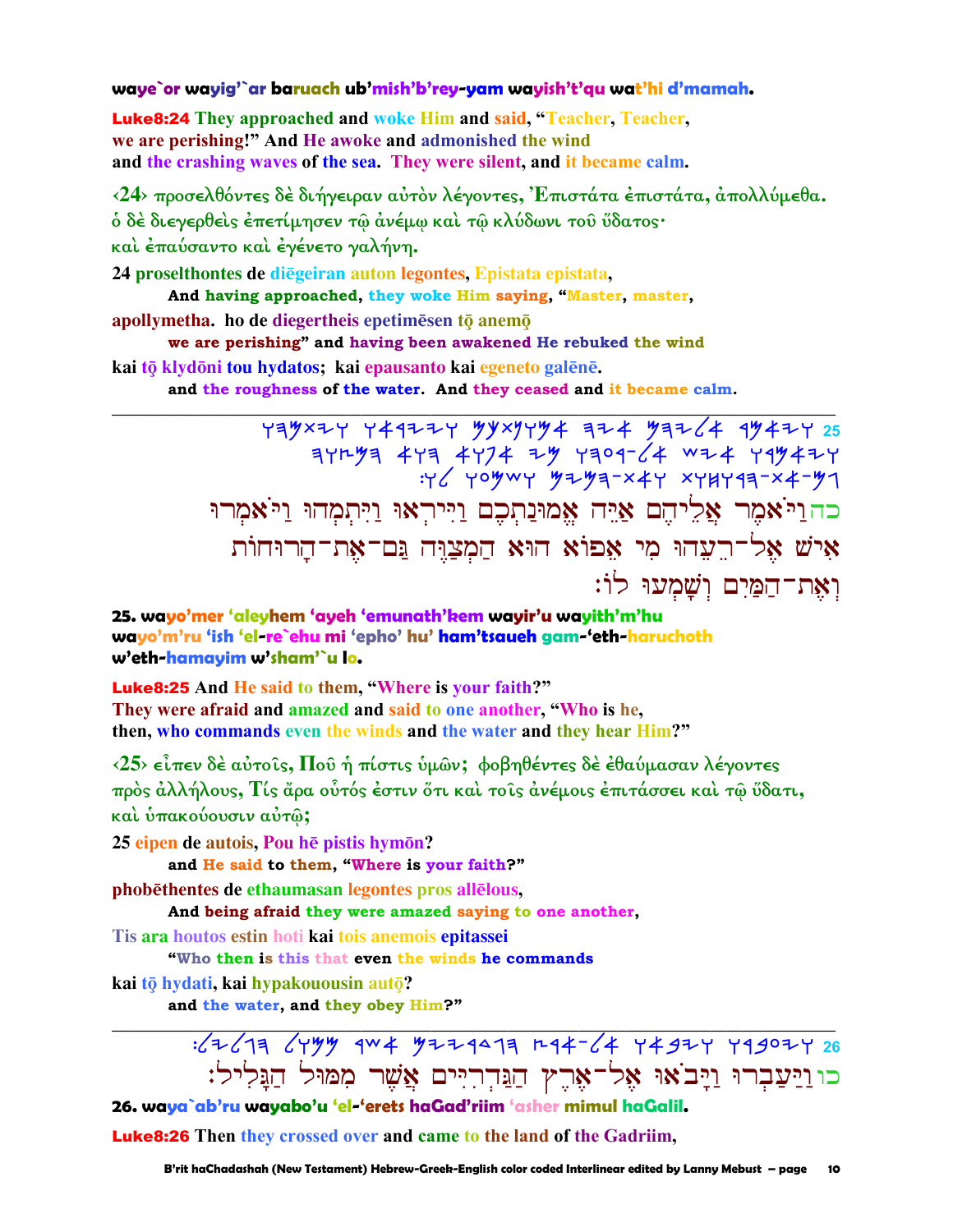which was across from the Galil.

<26> Και κατέπλευσαν είς την χώραν των Γερασηνών, ήτις έστιν άντιπέρα της Γαλιλαίας.

26 Kai katepleusan eis tēn chōran tōn Gerasēnōn, hētis estin antipera tēs Galilaias. and they sailed down to the country of the Gerasenes, which is opposite Galilee.

> $1703$   $1%$   $4h7$   $w74$   $17w177$   $7w3777$   $4$   $07727$ כזוַיַּעֲל אֶל־הַיַּבָּשָׁה וַיִּפְגִּשָׁהוּ אִישׁ יֹצֵא מִן הַעִיר אֲשֶׁר שֶׁדִים בּוֹ מִיַּמִים רַבִּים וּבֶגֵד לֹא לַבָשׁ וּבְבַיִת לֹא יַשֲׁב כִּי אָם־בַּקְבָרִים:

27. waya`al 'el-hayabashah wayiph'g'shehu 'ish yotse' min ha`ir 'asher shedim bo miyamim rabbim ubeged lo'labash ub'bayith lo'yashab ki 'im-baq'barim.

**Luke8:27** He went up to the land and a man coming from the city approached Him, in whom there had been demons for many days. He wore no clothes and did not live in a house but in the tombs.

<27> έξελθόντι δέ αύτω έπι την γην υπήντησεν ανήρ τις έκ της πόλεως έχων δαιμόνια και χρόνω ικανώ ουκ ένεδύσατο ιμάτιον και έν οικία ούκ έμενεν άλλ' έν τοις μνήμασιν. 27 exelthonti de autō epi tēn gēn hypēntēsen anēr tis

and having gone out Him upon the land met Him a certain man ek tēs poleōs echōn daimonia

from the city having demons

kai chronō hikanō ouk enedysato himation

and for a considerable time was not dressed in clothing

kai en oikia ouk emenen all' en tois mnēmasin.

and in a house he was not living but among the tombs.

26-34 6447 6499 44924 42976 6724 0WY32-X4 4924 28 : 2yyox 46 qw 4 yyy 2y4 wg gy yyz6 64-yg owyaz y6y כחוַיַּרְא אֶת־יָהוּשֻׁעַ וַיִּפֹּל לְפָנִיו וַיִּקְרָא בְּקוֹל נִדוֹל מַה־לִי וַלַד יַחוּשָׁעַ בֵּן־אָל עִלְיוֹן מִבַקֵּשׁ אֲנִי מִמְּךְ אֲשֶׁר לֹא תִעֲגֵּנִי:

28. wayar' 'eth-Yahushuà wayipol l'phanayu wayiq'ra' b'gol gadol mah-li wal'ak Yahushuà ben-'El `El'yon m'bagesh 'ani mim'ak 'asher lo' th'`aneni.

Luke8:28 He saw Ow 13/ and fell before Him and called with a loud voice, "What do I have to do with you,  $\mathsf{OW44V}$ , Son of the Highest El? I request that You do not afflict me!"

 $\langle 28 \rangle$  ίδών δέ τον 'Ιησούν άνακράξας προσέπεσεν αύτῶ και φωνῆ μεγάλη εἶπεν, Τί έμοὶ καὶ σοί, Ἰησοῦ υἱὲ τοῦ θεοῦ τοῦ ὑψίστου; δέομαί σου, μή με βασανίσης. 28 idon de ton lesoun anakraxas prosepesen auto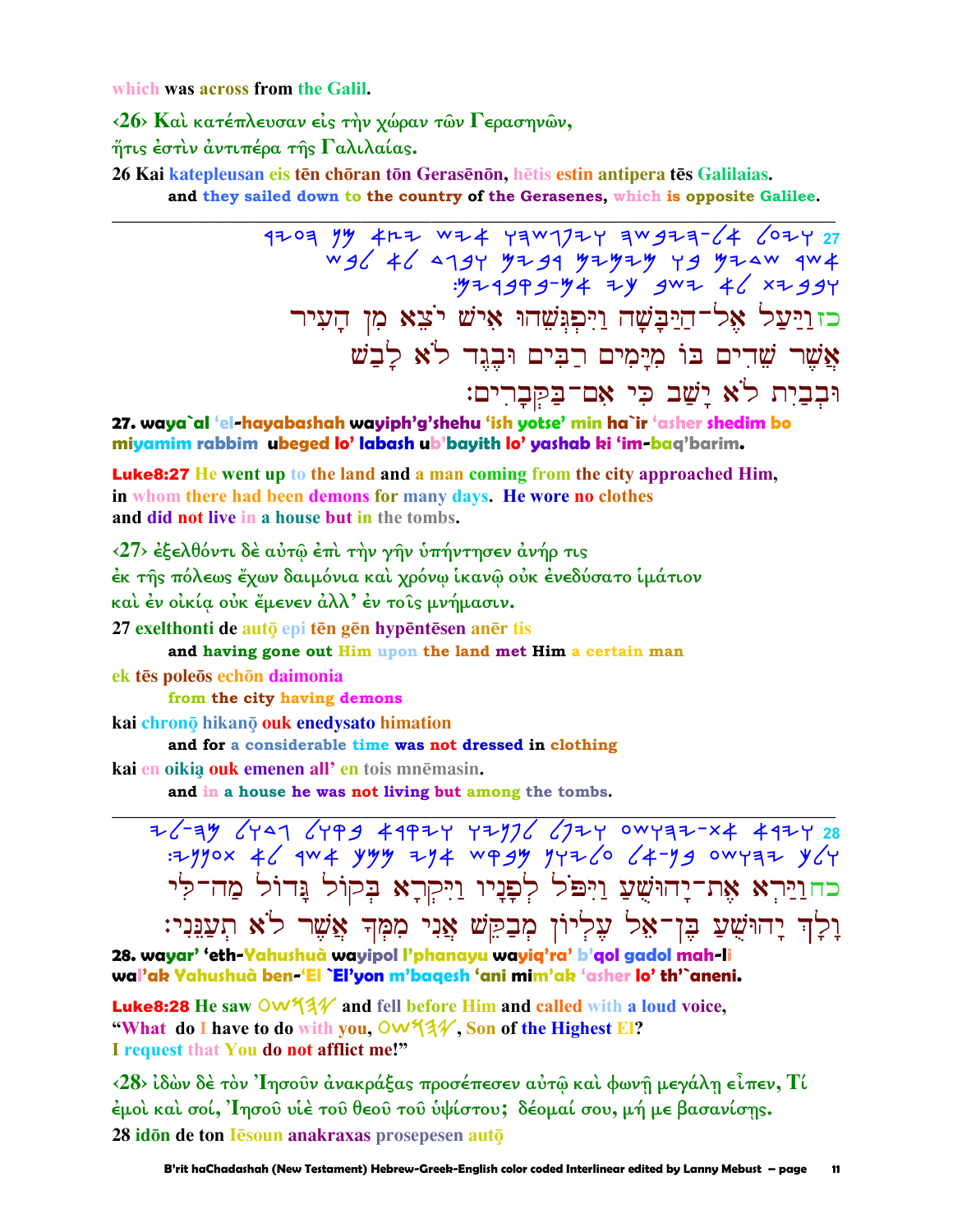and having seen Yahushua and having cried out, he fell down before Him kai phōnē megalē eipen, Ti emoi kai soi,

and in a loud voice said, "What to me and to You,

Iēsou huie tou theou tou huuistou? deomai sou, mē me basanisēs.

Yahushua Son of Elohim Most High? I beg You, do not torment me."

WZ43-YY X4L 4903 HY93-X4 3YR 4Y3 ZY 29  $yz\angle qyz$  19w2y 92 925 1742 9427 943 978 978 9799 9792 79 כטכי הוּא צִוָּה אַת־הָרוּחַ הַטָּמֵא לָצֵאת מִן־הָאִישׁ כִּי יַמְים רַבִּים תַּפַשׂ בּוֹ וַיֵּאָסֵר בַּזִּיקִים וַיִּשָּׁמֵר בַּכְּבָלִים וְהָיָה כִּי יְנַתֵּק אֶת־הַמּוֹסֵרוֹת וְנִהַח בְּיַד הַשָּׁד אֶל־הַמְּדְבַּרוֹת:

29. ki hu' tsiuah 'eth-haruach hatame' latse'th min-ha'ish ki yamim rabbim taphas bo waye'aser baziqim wayishamer bak'balim w'hayah ki y'nateg 'eth-hamoseroth w'nidach b'yad hashed 'el-hamid'baroth.

**Luke8:29** For He commanded the impure spirit to come out of the man because it took hold of him many days. He had been bound with chains and was guarded with shackles, and it came to pass that he would break the bonds and be driven by the demon to the wilderness regions.

<29> παρήγγειλεν γάρ τω πνεύματι τω ακαθάρτω εξελθείν από του ανθρώπου. πολλοίς γάρ χρόνοις συνηρπάκει αύτον και έδεσμεύετο άλύσεσιν καὶ πέδαις φυλασσόμενος καὶ διαρρήσσων τὰ δεσμὰ ἠλαύνετο ὑπὸ τοῦ δαιμονίου  $\epsilon$  is  $\tau$   $\alpha$ s  $\epsilon$   $\epsilon$   $\gamma$   $\mu$   $\omega$   $\gamma$ .

29 parēggeilen gar tō pneumati tō akathartō exelthein apo tou anthrōpou.

for He gave orders to the spirit unclean to come out from the man.

pollois gar chronois synērpakei auton kai edesmeueto halysesin

For many times it had seized him and having been bound with chains

kai pedais phylassomenos kai diarrēssōn ta desma ēlauneto

and shackles being guarded and breaking apart the bonds he was being driven

hypo tou daimoniou eis tas erēmous.

by the demon into the wilderness places.

 $\frac{y y - \frac{y}{2} + \frac{y}{2} - \frac{y}{2}}{y - \frac{y}{2}} = \frac{y - \frac{y}{2} + \frac{y}{2}}{y - \frac{y}{2}} = \frac{y - \frac{y}{2}}{y - \frac{y}{2}} = \frac{y - \frac{y}{2}}{y - \frac{y}{2}} = \frac{y - \frac{y}{2}}{y - \frac{y}{2}} = \frac{y - \frac{y}{2}}{y - \frac{y}{2}} = \frac{y - \frac{y}{2}}{y - \frac{y}{2}} = \frac{y - \frac{y}{2}}{y - \frac{y}{2}} = \frac{y - \frac{y}{2$ לוַיִּשְׁאֲל אֹתוֹ יַחוּשִׁעַ לֵאמֹר מַח־שָׁמָך וַיֹּאָמֵר לְגִיוֹן שִׁמִי כִּי־שֵׁדִים רַבִּים נִכְנְסוּ בוֹ:

30. wayish'al 'otho Yahushuà le'mor mah-sh'meak wayo'mer Lig'yon sh'mi ki-shedim rabbim nik'n'su bo.

**Luke8:30** OW  $44$  asked him, saying "What is your name?" And he said, "Legion is my name," for many demons had entered him.

<30> έπηρώτησεν δέ αύτον ο 'Iησούς, Τί σοι όνομά έστιν; ό δὲ εἶπεν, Λεγιών, ὅτι εἰσῆλθεν δαιμόνια πολλὰ εἰς αὐτόν.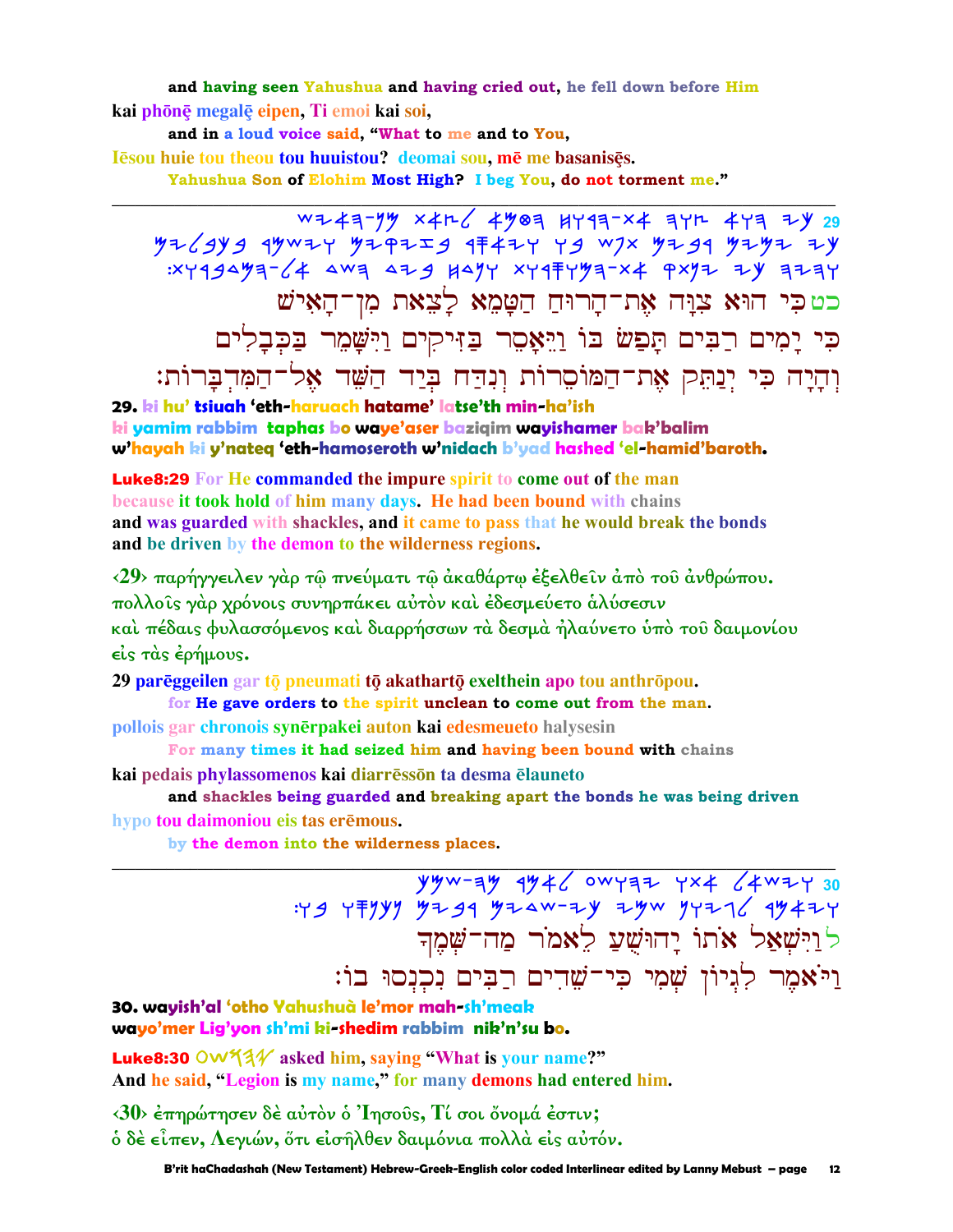30 eperotesen de auton ho Iesous. Ti soi onoma estin? and questioned him Yahushua, what to you a name is? ho de eipen, Legiōn, hoti eiselthen daimonia polla eis auton. And he said, "Legion, because entered many demons into him.

# : y y a x a 1 y x + x y n + x / 3 y y y y y x + 31 לאַוַיִּתְחֲנֵנוּ לוֹ לְבְלְתִּי צַוּוֹת אֹתָם לָרֵדֵת אָל־הַתְּהוֹם:

#### 31. wayith'chananu lo l'bil'ti tsauoth 'otham laredeth 'el-hat'hom.

**Luke8:31** They begged Him not to command them to go down into the abyss.

<31> και παρεκάλουν αυτόν ίνα μή έπιτάξη αυτοίς είς την άβυσσον απελθείν.

31 kai parekaloun auton hina mē epitaxē autois eis tēn abysson apelthein.

and they were begging Him lest he might command them into the abyss to depart.

לבושם עדר חזירים רבים רעה בהר וַיִּתְחֲנֵנוּ לוֹ לְהַנִּיחַ לַהֶם לַבוֹא בְתוֹכָם וַיַּנַּח לַהֶם:

32. w'sham `eder chazirim rabbim ro`eh bahar wayith'chananu lo l'haniach lahem labo' b'thokam wayanach lahem.

**Luke8:32** There was a herd of many pigs grazing on the mountain, So they begged Him to let them to enter into the midst of them. And He permitted them.

<32> Ήν δέ έκει άγέλη χοίρων ικανών βοσκομένη έν τω όρει· και παρεκάλεσαν αύτον ΐνα έπιτρέψη αύτοις είς εκείνους είσελθειν· και επέτρεψεν αύτοις.

32 En de ekei agelē choirōn hikanōn boskomenē en tō orei;

now there was there a herd of many pigs feeding on the mountain.

kai parekalesan auton hina epitrepsē autois eis ekeinous eiselthein;

And they begged Him that He might permit them into those to enter.

kai epetrepsen autois.

And He permitted them.

 $74747783$  7492Y 4733 9443-79 92443 74427 33<br>7- 7- 9940 949-79 9404 9404 7540 9405: לגוַיִּצְאוּ הַשָּׁדִים מִן־הָאָדָם הַהוּא וַיָּבֹאוּ בַּחֲזִירִים וַיִּשְׂתַעָר הַעֲדֶר מִן־הַמּוֹרַד אֶל־הַיַּם וַיִּטְבַּע:

33. wavets'u hashedim min-ha'adam hahu' wavabo'u bachazirim wayis'ta`er ha`eder min-hamorad 'el-hayam wayit'ba`.

**Luke8:33** The demons went out from that man and entered the pigs. and the herd rushed from the slope to the sea and drowned.

<33> έξελθόντα δέ τὰ δαιμόνια ἀπὸ τοῦ ἀνθρώπου εἰσῆλθον εἰς τούς χοίρους, καὶ ὥρμησεν ἡ ἀγέλη κατὰ τοῦ κρημνοῦ εἰς τὴν λίμνην καὶ ἀπεπνίγη. 33 exelthonta de ta daimonia apo tou anthropou eiselthon eis tous choirous,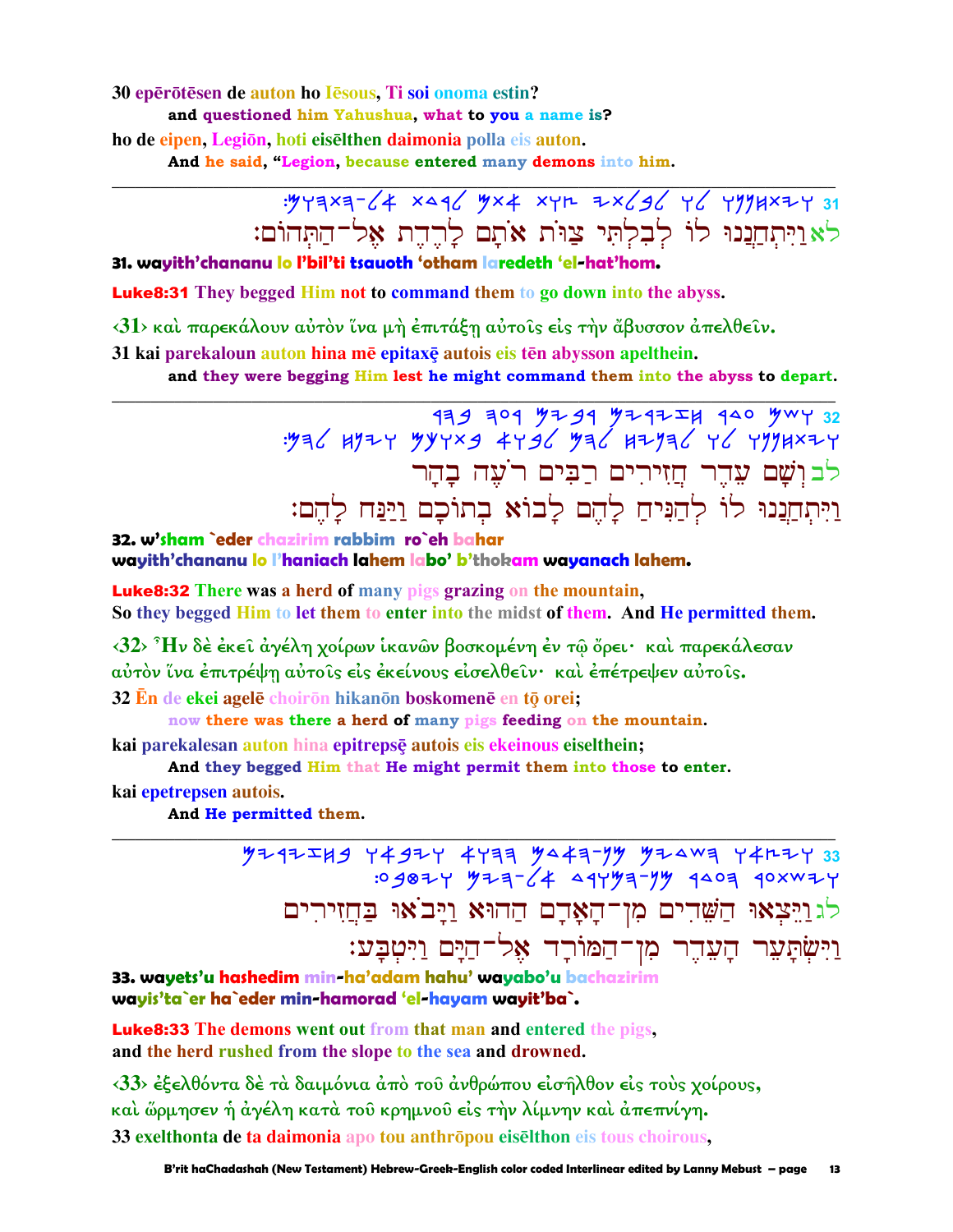#### and having come out the demons from the man, they entered into the pigs. kai hōrmēsen hē agelē kata tou krēmnou eis tēn limnēn kai apepnigē. and rushed the herd down the bank into the sea and were drowned.

: 4247444 4204 4444 442124 <u>לד והר<sup>י</sup>עים ראו את אשר נעשה וינוסו</u> ויגידו הדבר בעיר ובכפרים:

#### 34. w'haro`im ra'u 'eth 'asher na`asah wayanusu wayagidu hadabar ba`ir ubak'pharim.

**Luke8:34** The herdsmen saw what happened and fled and told the word in the city and in the villages.

 $\langle 34 \rangle$  ίδόντες δέ οι βόσκοντες το γεγονός έφυγον

και άπήγγειλαν είς την πόλιν και είς τους άγρούς.

34 idontes de hoi boskontes to gegonos

and having seen the ones feeding the thing having happened,

ephygon kai apēggeilan eis tēn polin kai eis tous agrous.

they fled and reported to the city and to the farms.

0WY37-64 Y492Y 3W0Y 1W4 x4 x416 Y4H2Y 35  $744777$  (yw-gyoy yzazg wg /y owyaz 7/79 / gwz להוַיִּצְאוּ לְרְאֹת אֶת אֲשֶׁר נַעֲשָׂה וַיַּבֹאוּ אָל־יַהוּשִׁעַ וַיִּמְצַאוּ־שָׁם אָת־הַאֲדָם אֲשֶׁר יָצְאוּ מִמְּנוּ הַשֶּׁדִים וְהוּא ישֶׁב לְרַגְלֵי יַהוּשָׁעַ מְלְבַּשׁ בְּנֵדִים וְטוֹב־שֶׂכֶל וַיִּירַאוּ:

35. wavets'u lir'oth 'eth 'asher na`asah wavabo'u 'el-Yahushuà wayim'ts'u-sham 'eth-ha'adam 'asher yats'u mimenu hashedim w'hu' ysheb l'rag'ley Yahushuà m'lubash b'gadim w'tob-sekel wayira'u.

Luke8:35 They went out to see what happened. They came to OW134. and found the man there from whom the demons went out and they sat down at the feet of  $\mathsf{OW44V}$ , wearing clothes and of a sound mind and they were afraid.

 $\langle 35 \rangle$  έξηλθον δε ίδειν το γεγονός και ήλθον προς τον 'Ιησούν καὶ εὗρον καθήμενον τὸν ἄνθρωπον ἀφ' οὗ τὰ δαιμόνια ἐξῆλθεν ἱματισμένον και σωφρονούντα παρά τους πόδας του Ίησου, και έφοβήθησαν. 35 exelthon de idein to gegonos kai elthon pros ton Iesoun

and they went out to see the thing having happened and came to Yahushua kai heuron kathēmenon ton anthrōpon aph' hou ta daimonia exēlthen himatismenon and found sitting the man from whom the demons departed having been dressed

kai sophronounta para tous podas tou lesou, kai ephobethesan.

and being of sound mind at the feet of Yahushua, and they were afraid.

### : YZAWA IYH4 4791 YZ4 YZ49A YA YAZ7ZY 36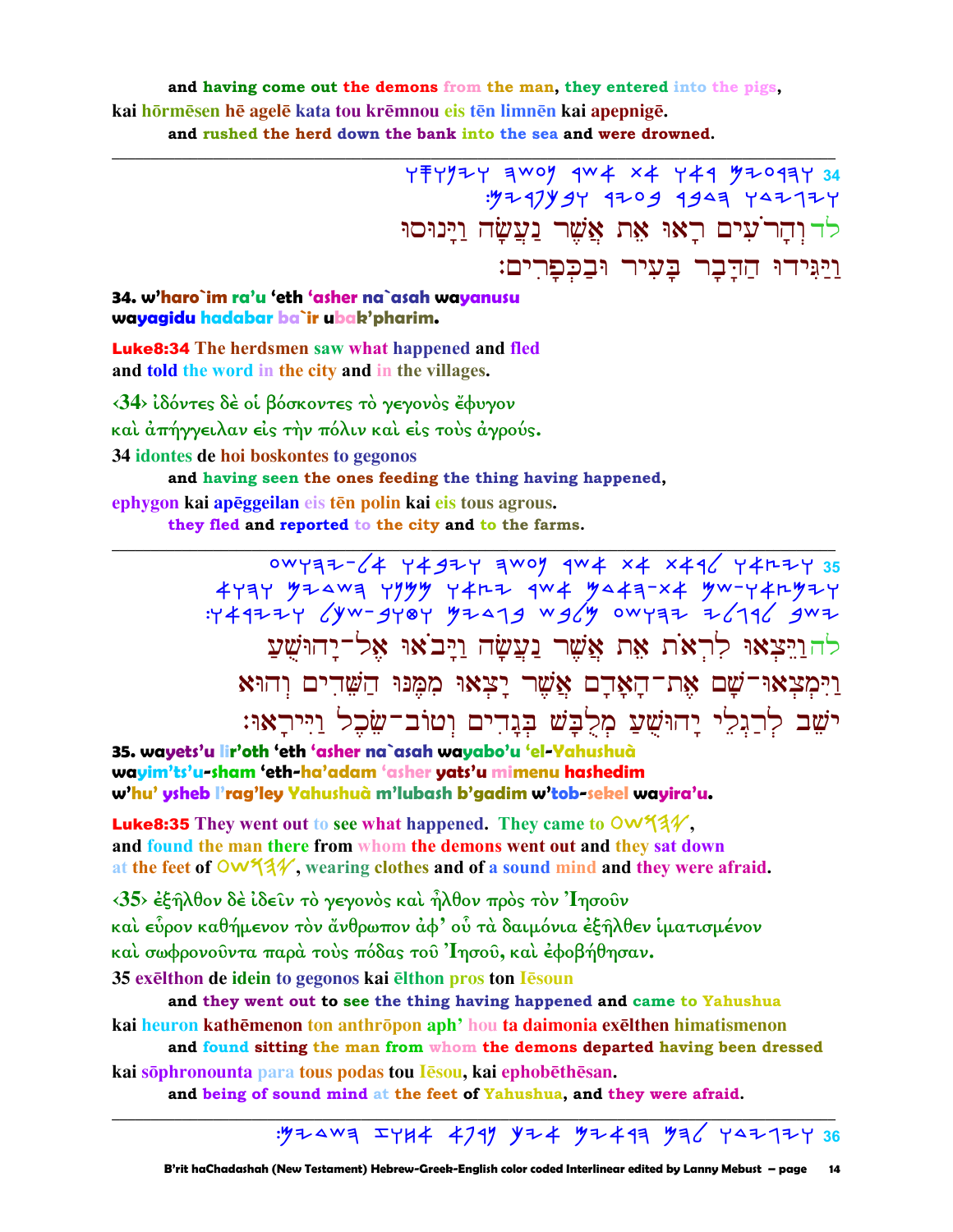## לו<u>וי</u>ּגִּידוּ לָהֵם הָרֹאִים אֵיךְ נִרְפָּא אַחוּז הַשָּׁדִים:

#### 36. wayagidu lahem haro'im 'ey'k nir'pa' 'achuz hashedim.

**Luke8:36** Those who saw told them how he gripped by demons was healed.

<36> άπήγγειλαν δέ αύτοις οι ιδόντες πως έσώθη ο δαιμονισθείς.

36 apeggeilan de autois hoi idontes

and reported to them the ones having seen

pōs esōthē ho daimonistheis.

how was healed the one having been demon possessed.

 $\frac{1}{2}$  xy all  $\frac{1}{2}$  y a  $\frac{1}{2}$  y a  $\frac{1}{2}$  a  $\frac{1}{2}$  a  $\frac{1}{2}$  a  $\frac{1}{2}$  y a  $\frac{1}{2}$  a  $\frac{1}{2}$  i  $\frac{1}{2}$  a  $\frac{1}{2}$  y a  $\frac{1}{2}$  a  $\frac{1}{2}$  y a  $\frac{1}{2}$  a  $\frac{1}{2}$  y a  $\frac{1}{2}$  a  $\frac{1}{2}$  a לזויבקשו מִמֶּנוּ כַל־הַמוֹן הֶבֶל הַנֵּדְרִיִּים לַלֵבֶת מֵאָתַם כִּי־אֵימַה גִדוֹלַה נַפְלַה עֲלֵיהֶם וַיֵּרֶד בַּאֲנְיַּה וַיַּשֹׁב:

37. way'baq'shu mimenu kal-hamon chebel haGad'riim laleketh me'itam ki-'eymah g'dolah naph'lah `aleyhem wayered ba'aniah wayashob.

**Luke8:37** All the crowd of the district of the Gadriim requested that He go away from them, for great fear had fallen on them. And He went down into the boat and returned.

 $\langle 37 \rangle$  και ήρώτησεν αυτόν άπαν τό πλήθος της περιχώρου των Γερασηνων απελθείν άπ' αύτῶν, ὅτι φόβω μεγάλω συνείχοντο· αὐτὸς δὲ ἐμβὰς εἰς πλοῖον ὑπέστρεψεν. 37 kai erōtesen auton hapan to plethos tes perichōrou tōn Gerasenōn

and asked him all the multitude of the surrounding county of the Gerasenes apelthein ap' autōn, hoti phobō megalō syneichonto;

to depart from them, because with great fear they were being seized. autos de embas eis ploion hypestrepsen.

So He having embarked into a boat and returned.

YX4 X9W ( YZAWA YYYY Y4MZ AW4 WZ4A YYYY WP9ZY 38 : 1942 Y OWYAZ YX4 H (WZY לחוַיִּבְקֵשׁ מִמֶּנּוּ הָאָישׁ אֲשֶׁר יָצִאוּ מִמֵּנּוּ הַשֶּׁדִים לַשָּׁבֶת אָתּוֹ וישלח אתו יהושע ויאמר:

38. way'bagesh mimenu ha'ish 'asher yats'u mimenu hashedim lashebeth 'ito way'shalach 'otho Yahushuà wayo'mar.

**Luke8:38** The man from whom the demons had come out requested to stay with Him, but OW 44 sent him away and said,

<38> έδείτο δέ αύτου ο άνηρ άφ' ου έξεληλύθει τα δαιμόνια είναι συν αύτω· άπέλυσεν δὲ αὐτὸν λέγων,

38 edeito de autou ho aner aph' hou exelely thei ta daimonia

and was begging him the man from whom had gone out the demons, einai syn autō; apelysen de auton legōn,

to be with Him. But He sent away him saying,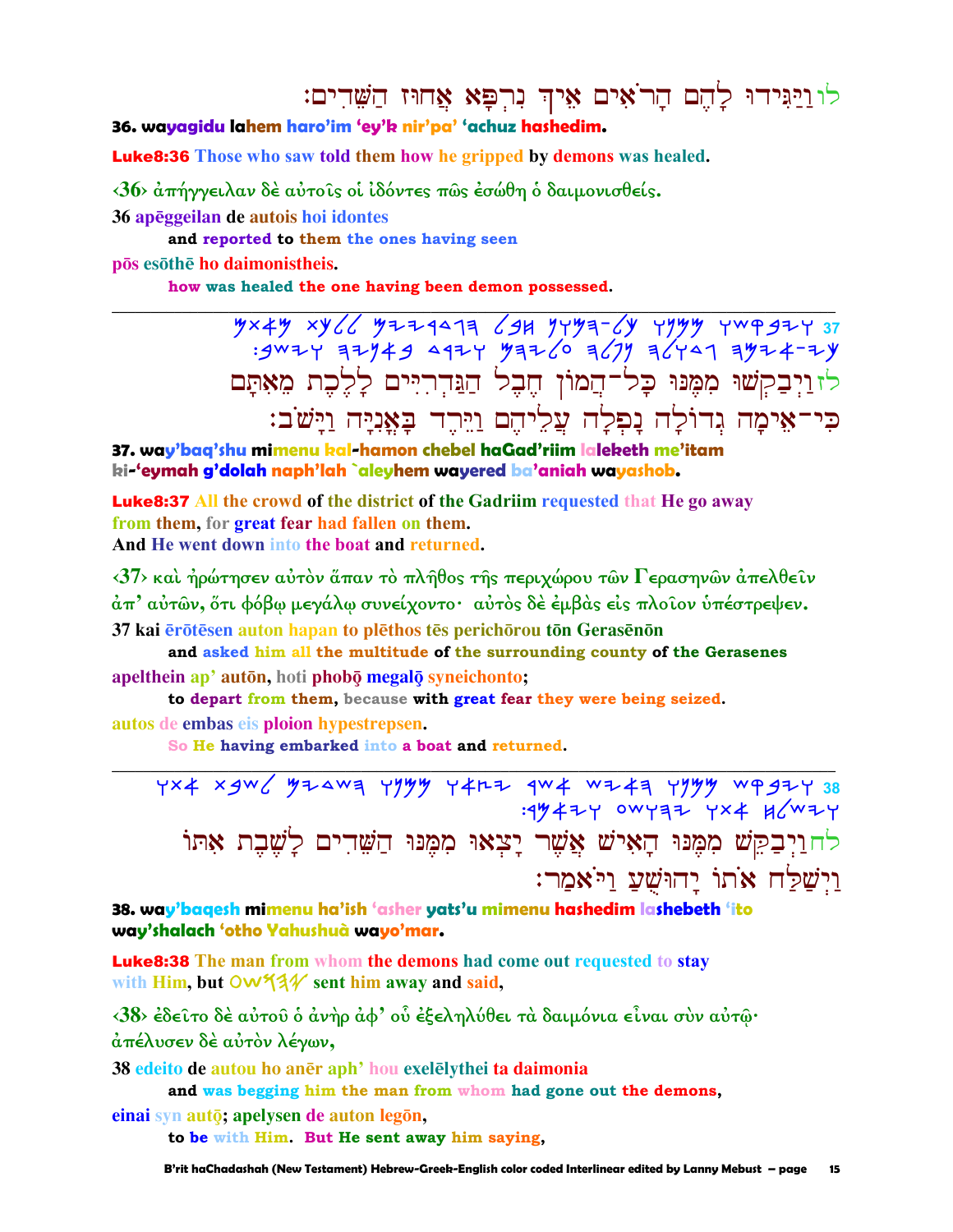33 WYZ JETP FTA Y/-4WO OWF-JY FTA JETY<br>Y+FJY JY Y+WYO EYJ-FOJP #X-FTAJYX #WP OWF-JY JETYWO: לט שוּב לְבֵיתִךְ וְסַפֵּר הַגָּד<sup>י</sup>לוֹת אֲשֶׁר עַשָׂה־לִךְ הָאֵל<sup>ּ</sup>הִים לוֹ וַיֵּלֵדְ וַיַּשְׁמַע בִּכָל־הַעִיר אֶת־הַגִּד<sup>ִ</sup>לוֹת אֲשֶׁר עָשָׂה־לוֹ יַהוּשָׁעַ:

39. shub l'beyth'ak w'saper hag'doloth 'asher `asah-l'ak ha'Elohim wayele'k lo wayash'ma` b'kal-ha`ir 'eth-hag'doloth 'asher `asah-lo Yahushuà.

**Luke8:39** "Return to your house and tell the great things that the Elohim has done for you." So he went away, proclaiming throughout the whole city the great things that  $\mathsf{OW44}$  had done for him.

<39> Υπόστρεφε είς τον οίκόν σου και διηγού όσα σοι έποίησεν ο θεός.

καὶ ἀπῆλθεν καθ' ὅλην τὴν πόλιν κηρύσσων ὅσα ἐποίησεν αὐτῷ ὁ Ἰησοῦς.

39 Hypostrephe eis ton oikon sou kai diegou hosa soi epoiesen ho theos. kai apelthen return to your house and tell what for you did the Elohim. And he went away

kath' holên tên polin kêryssôn hosa epoiêsen autô ho lêsous. throughout the whole city preaching what did for him Yahushua.

> 407 YX4 (942Y OWYER 9YW9 ZEZY 40  $476$   $4744$   $474$   $464$   $464$   $474$ מוַיְהִי בְּשׁוּב יָהוּשָׁעַ וַיִּקַבִּל אֹתוֹ הַעַם כִּי כִלַּם הַיוּ מִחֲכִים לוֹ:

40. way'hi b'shub Yahushuà way'qabel 'otho ha`am ki kulam hayu m'chakim lo.

Luke8:40 And it came to pass when OW534 returned, the people welcomed Him because they all had been waiting for Him.

<40> Έν δέ τω ύποστρέφειν τον Ίησουν απεδέξατο αυτόν ο όχλος· ησαν γάρ πάντες προσδοκώντες αυτόν.

40 En de tō hypostrephein ton Iēsoun apedexato auton ho ochlos,

now when returns Yahushua welcomed Him the crowd,

esan gar pantes prosdokontes auton.

for they were all expecting Him.

מאוהבה איש ושמו יאיר והוא ראש הכנסת ויבא וַיִּפֹּל לְרַגְלֵי יָהוּשָׁעַ וַיִּתְחַנֵּן־לוֹ לָבוֹא אָתוֹ אָל־בִיתוֹ:

41. w'hinneh 'ish ush'mo Ya'ir w'hu' ro'sh hak'neseth wayabo' wayipol l'rag'ley Yahushuà wavith'chanen-lo labo' 'ito 'el-beytho.

**Luke8:41** And, behold, there was a man named Yair, and he was a leader of the synagogue. And he came and fell at the feet of Ow 13V. and begged Him to come with Him to his house.

 $\langle 41 \rangle$  και ίδου ήλθεν άνηρ ώ όνομα 'Iάϊρος και ούτος άρχων της συναγωγης υπηρχεν,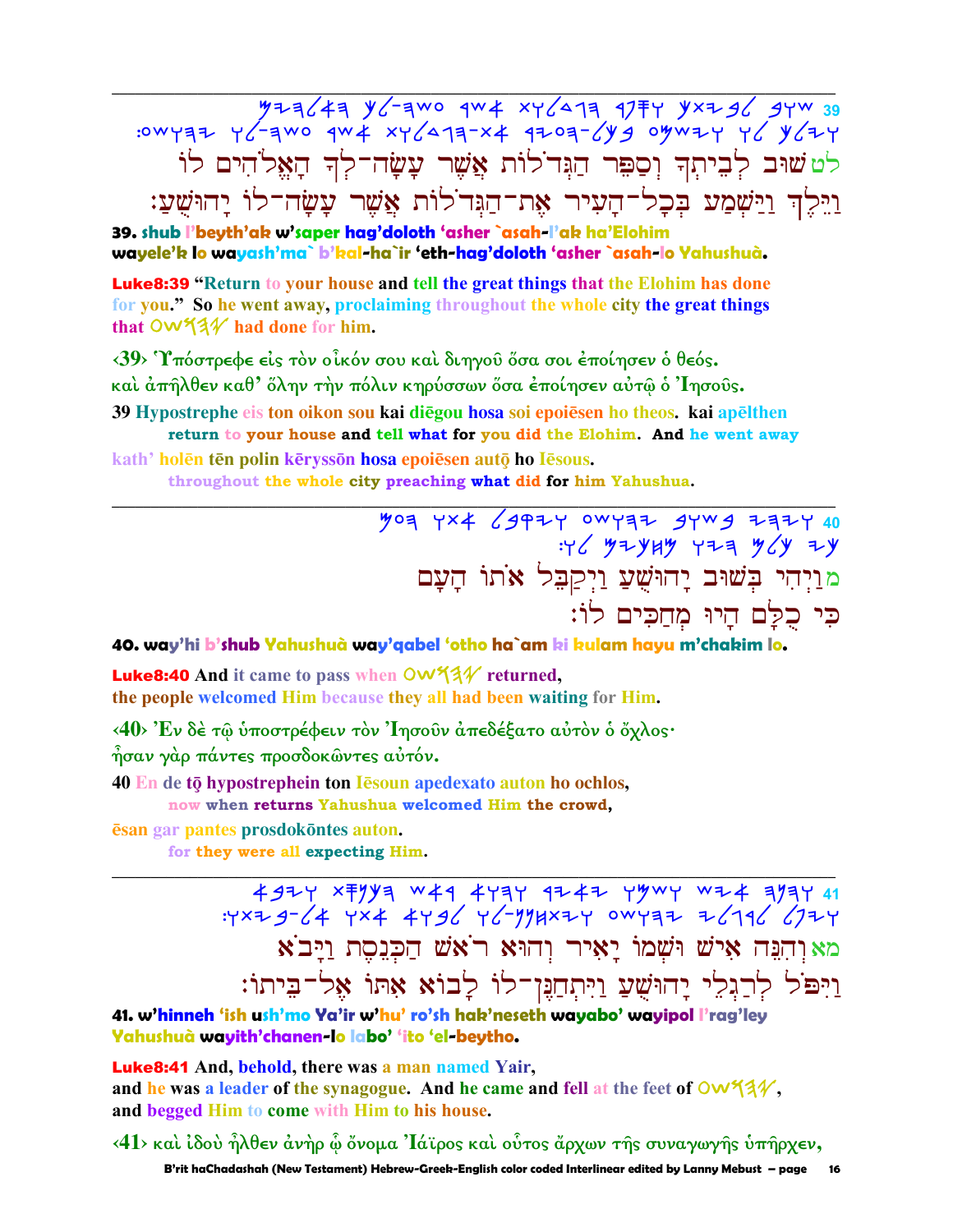καὶ πεσὼν παρὰ τοὺς πόδας [τοῦ] Ἰησοῦ παρεκάλει αὐτὸν εἰσελθεῖν είς τον οίκον αύτου,

41 kai idou ēlthen anēr họ onoma Iairos

and behold there came a man to whom was given the name Jairus

kai houtos archōn tēs synagōgēs hypērchen, kai pesōn

and this one ruler of the synagogue was, and having fallen

para tous podas [tou] Iesou parekalei auton eiselthein eis ton oikon autou,

at the feet of Yahushua, he was pleading with Him to enter into his house,

 $\frac{1}{2}$  of  $\frac{1}{2}$  if  $\frac{1}{2}$  were  $\frac{1}{2}$  were  $\frac{1}{2}$  were  $\frac{1}{2}$  if  $\frac{1}{2}$  if  $\frac{1}{2}$  if  $\frac{1}{2}$  if  $\frac{1}{2}$  if  $\frac{1}{2}$  if  $\frac{1}{2}$  if  $\frac{1}{2}$  if  $\frac{1}{2}$  if  $\frac{1}{2}$  if  $\frac{1}{2}$  if  $\frac{1}{2$ מבכי בַּת יִחִידַה לוֹ כִּבָת שָׁתֵּים־עֵשָׂרֵה שֲׁנַה

וִהִיא נַטְתַה לַמוּת וַיִהִי בִּלֵכְתּוֹ שָׁמָה וַיִּהְחָקָהוּ הֲמוֹן הָעָם:

42. ki bath y'chidah lo k'bath sh'teym-`es'reh shanah

w'hi' nat'thah lamuth way'hi b'lek'to shamah wayid'chaquhu hamon ha`am.

**Luke8:42** for his only daughter was about twelve years old, and she was about to die. And it came to pass when He went there, the crowd of people pressed against Him.

<42> ὅτι θυγάτηρ μονογενής ἦν αὐτῷ ώς ἐτῶν δώδεκα καὶ αὐτή ἀπέθνησκεν. Έν δέ τω υπάγειν αυτόν οι όχλοι συνέπνιγον αυτόν.

42 hoti thygatēr monogenēs en autō hōs etōn dōdeka kai autē apethnēsken.

because an only daughter was to him about of years twelve and she was dying. En de tō hypagein auton hoi ochloi synepnigon auton.

Now when He goes the crowds were pressing around Him.

 $74777$   $4w4$   $7w$   $74w$   $9w$   $97xw$   $94x$   $25$   $7w4$ : 3x 4796 642 w24 9244 424796 3x244-64 מגואָשֶׁה זַבָת דַם שָׁתֵּים עֵשָׂרֶה שַׁנַה אֲשֶׁר הוֹצִיאַה כל־מְחִיַתַה לַרֹפְאִים וְאִין אִישׁ יַכֹל לְרַפֹּאתַהּ:

43. w'ishah zabath dam sh'teym `es'reh shanah 'asher hotsi'ah kal-mich'yathah laroph'im w'eyn 'ish yakol l'rapo'thah.

**Luke8:43** There was a woman with a discharge of blood for twelve years, who had spent all her livelihood for healers amd no one was able to heal her.

<43> καί γυνή ούσα έν ρύσει αίματος άπό έτων δώδεκα,

ήτις [ιατροίς προσαναλώσασα ὄλον τὸν βίον] οὐκ ἴσχυσεν ἀπ' οὐδενὸς θεραπευθῆναι,

43 kai gynē ousa en hrysei haimatos apo etōn dōdeka,

and a woman being with a flow of blood for twelve years,

hētis **liatrois** prosanalosasa holon ton bion

who to physicians having spent all the property

**ouk** ischysen ap' oudenos therapeuthenai.

was not able from anyone to be healed,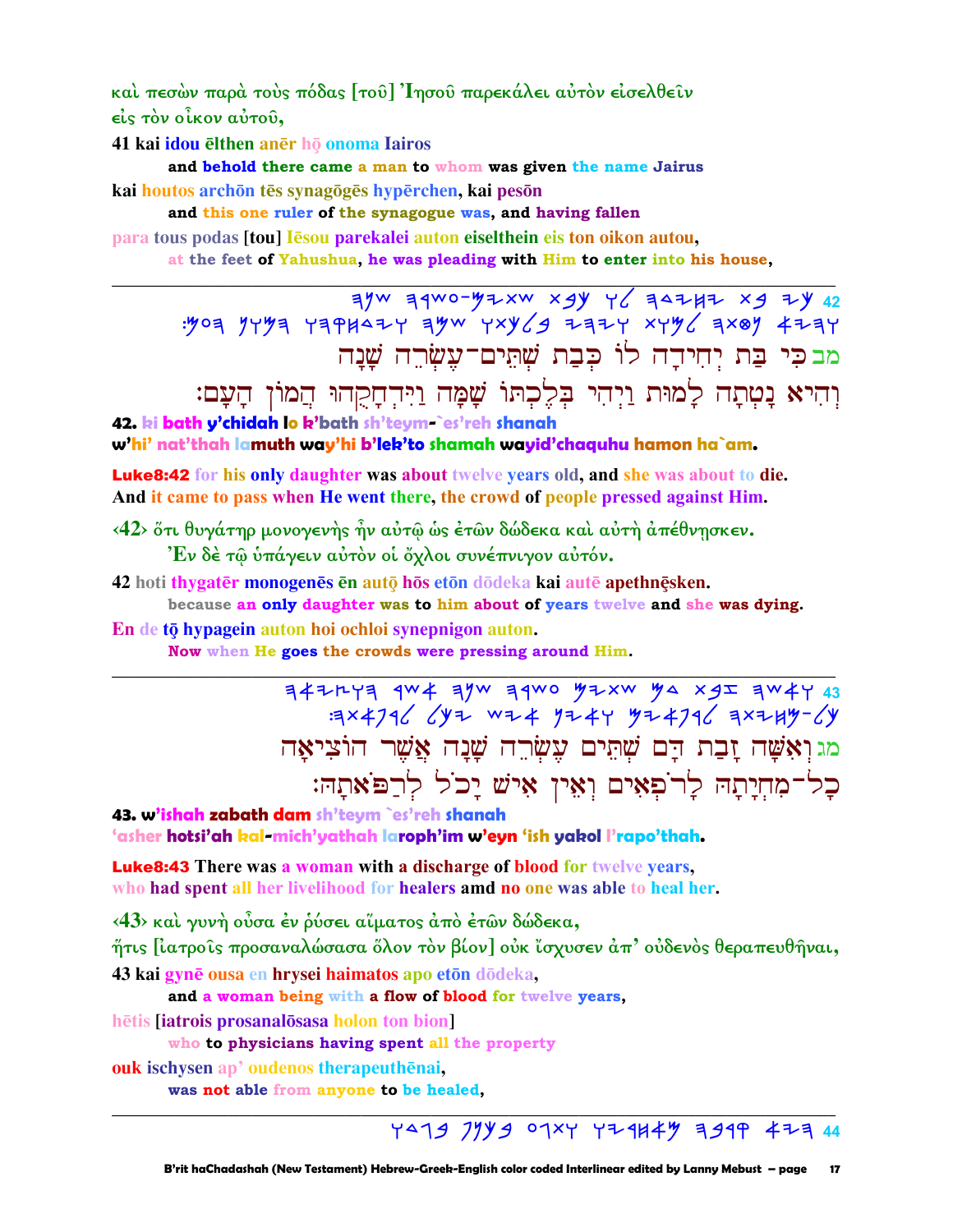## $: 4 \times 7$   $7 + 4$   $9 + 2$   $1 + 4$   $1 + 2$   $1 + 2$   $1 + 2$   $1 + 2$   $1 + 2$   $1 + 2$   $1 + 2$   $1 + 2$   $1 + 2$   $1 + 2$   $1 + 2$   $1 + 2$   $1 + 2$   $1 + 2$   $1 + 2$   $1 + 2$   $1 + 2$   $1 + 2$   $1 + 2$   $1 + 2$   $1 + 2$   $1 + 2$   $1 + 2$   $1 + 2$   $1 + 2$   $1 + 2$   $1 + 2$  מד הִיא קְרְבָה מֵאַחֲרְיו וַתְּגַּע בִּכְנַף בִּגִדוֹ וַיַּעֲמֹד זוֹב דַמֶיהַ פִּתְאֹם:

#### 44, hi' gar'bah me'acharayu watiga` bik'naph big'do waya`amod zob dameyah pith'om.

**Luke8:44** She drew near from behind Him and touched the corner of His garment. And her discharge of blood suddenly stopped.

<44> προσελθούσα όπισθεν ήψατο του κρασπέδου του ίματίου αύτου και παραχρήμα έστη ή ρύσις του αίματος αύτής. 44 proselthousa opisthen hepsato tou kraspedou tou himatiou autou

having approached from behind she touched the hem of His garment

kai parachrēma estē hē hrysis tou haimatos autēs.

and immediately came to an end the flow of her blood.

 $\frac{1}{2}$   $\frac{1}{2}$   $\frac{1}{2}$   $\frac{1}{2}$   $\frac{1}{2}$   $\frac{1}{2}$   $\frac{1}{2}$   $\frac{1}{2}$   $\frac{1}{2}$   $\frac{1}{2}$   $\frac{1}{2}$   $\frac{1}{2}$   $\frac{1}{2}$   $\frac{1}{2}$   $\frac{1}{2}$   $\frac{1}{2}$   $\frac{1}{2}$   $\frac{1}{2}$   $\frac{1}{2}$   $\frac{1}{2}$   $\frac{1}{2}$   $\frac{1}{2}$  מה וַיֹּאמֶר יַחוּשָׁעַ מִי־יָזָה נַגַע־בִּי וַיְכַחֲשׁוּ כִלַּם וַיֹּאמִר פֵּטְרוֹם וְהָעֹמְדִים אֵצְלוֹ מוֹרֵה הֵמוֹן הָעָם דֹחֵקִים וִלֹחֲצִים אֹתַךְ וְאָתָּה תֹאמַר מִי נַגֲע בְי:

45. wavo'mer Yahushuà mi-zeh naga`-bi wav'kachashu kulam wavo'mer Pet'ros w'ha`om'dim 'ets'lo Moreh hamon ha`am dochaqim w'lochatsim 'otha'k w'atah tho'mar mi naga` bi.

**Luke8:45** OW  $4\frac{1}{4}$  said, "Who is it that touched Me?" But all of them denied it. Petros (Kepha) and those standing by him, said, "Teacher, this crowd of people is pressing and pushing You, and you say, 'Who touched Me?"

 $\langle 45 \rangle$  και είπεν ο 'Inσούς, Τίς ο αψάμενός μου; αρνουμένων δε πάντων είπεν ο Πέτρος, Έπιστάτα, οι όγλοι συνέγουσίν σε και αποθλίβουσιν.

45 kai eipen ho Iesous. Tis ho hapsamenos mou?

and said Yahushua, "Who is the one having touched Me?"

arnoumenon de panton eipen ho Petros,

And denying it everyone, said Peter,

Epistata, hoi ochloi synechousin se kai apothlibousin.

"Master, the crowds surround You and are pressing against You."

2x042 ZY MA4 Z9 07 0WYZZ 9M4ZY 46 : 19797 2999 14RZ 9W4 מו וַיֹּאמֶר יַחוּשָׁעַ נַגַע בִּי אַדָם כִּי יַדְעָתָי אֲשֶׁר יַצְאָה מִמְנִי גִּבוּרַה:

46. wayo'mer Yahushuà naga` bi 'adam ki yada`'ti 'asher yats'ah mimeni g'burah.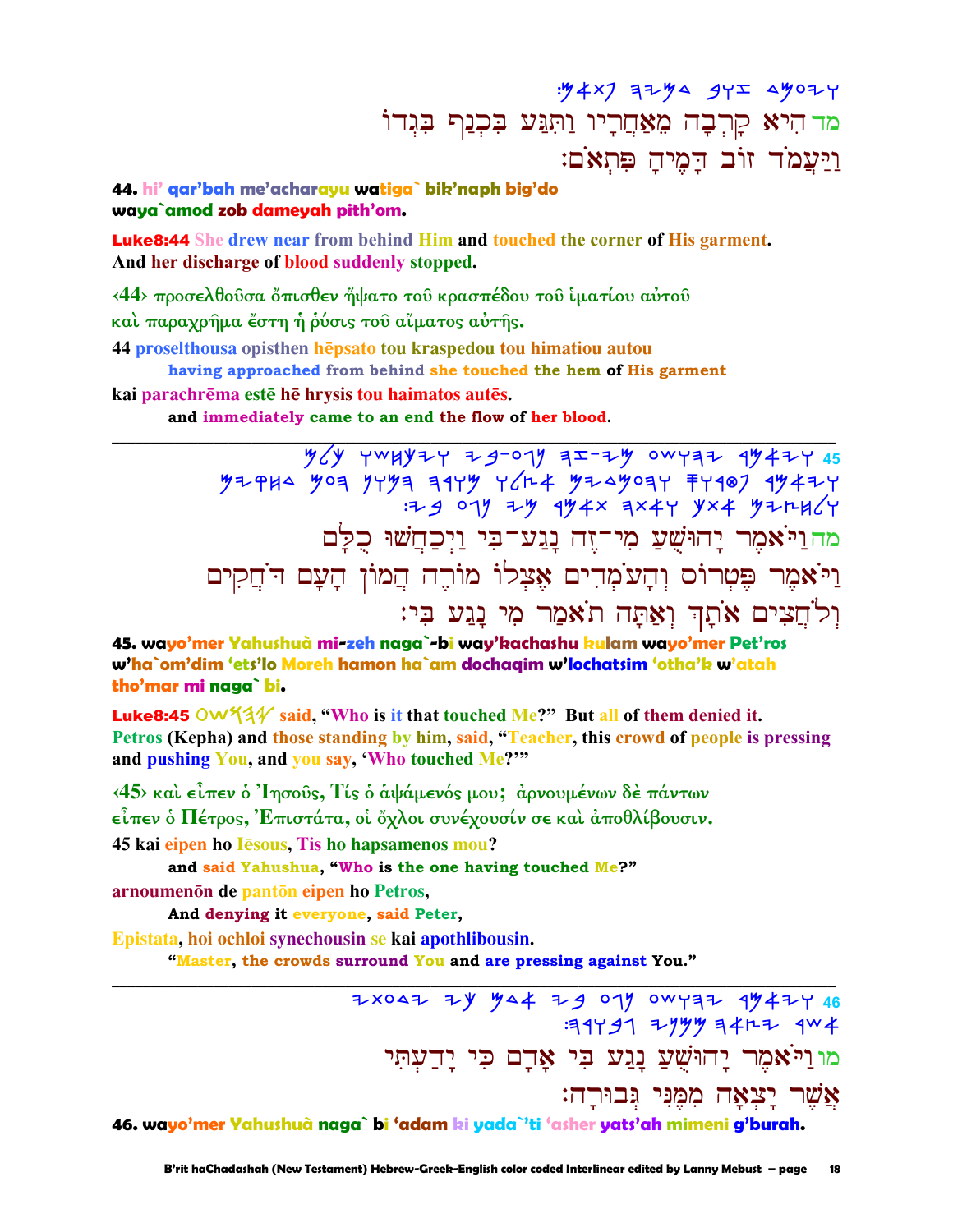Luke8:46 But OW534 said. "Someone touched Me. for I know that power has gone forth from Me."

<46> ο δέ 'Iησούς είπεν, "Ηψατό μού τις, έγὼ γὰρ ἔγνων δύναμιν ἐξεληλυθυῖαν ἀπ' ἐμοῦ. 46 ho de Iesous eipen, Hepsato mou tis, but Yahushua said, "touched Me someone, egō gar egnōn dynamin exelēlythuian ap' emou. for I knew power having gone out from Me."

> : 14 x7 = 4741 4w + x + 4 מז וַתְּרֵא הַאָּשָׁה כִּי לֹא־נִסְתְּרָה מִמְּנּוּ וַתְּנֵּשׁ בַּחֲרָדָה וַתִּפֹּל לְפַנַיו וַתַּגֵּד בְּאָזְנֵי כָל־הַעָם עַל־מֶה נַגִעַה בּוֹ וְאֵת אֲשֶׁר נִרְפִּאָה פִּתְאֹם:

47. watere' ha'ishah ki lo'-nis't'rah mimenu watigash bacharadah watipol l'phanayu wataged b'az'ney kal-ha`am `al-meh nag'`ah bo w'eth 'asher nir'p'ah pith'om.

**Luke8:47** The woman was afraid because she was not hidden from Him. So she approached trembling and fell before Him. She explained in the ears of all the people why she had touched Him and that she had suddenly been healed.

<47> ίδουσα δέ ή γυνή ότι ούκ έλαθεν, τρέμουσα ήλθεν καί προσπεσουσα αύτώ δι' ήν αίτίαν ήψατο αύτου άπήγγειλεν ένώπιον παντός του λαου και ως ιάθη παραχρήμα. 47 idousa de hē gynē hoti ouk elathen tremousa elthen

having seen the woman that she did not escape notice came trembling

kai prospesousa auto di'hen aitian hepsato autou

and having fallen down before Him, for what reason she touched Him

apēggeilen enopion pantos tou laou kai hos iathe parachrema.

she proclaimed before all the people and how she was healed immediately.

 $7724$  99474 48  $\frac{1}{2}y + \frac{1}{2}y - \frac{1}{2}y = \frac{1}{2}y - \frac{1}{2}y - \frac{1}{2}y = \frac{1}{2}y - \frac{1}{2}y = \frac{1}{2}y - \frac{1}{2}y = \frac{1}{2}y - \frac{1}{2}y = \frac{1}{2}y - \frac{1}{2}y = \frac{1}{2}y - \frac{1}{2}y = \frac{1}{2}y - \frac{1}{2}y = \frac{1}{2}y - \frac{1}{2}y = \frac{1}{2}y - \frac{1}{2}y = \frac{1}{2}y - \frac{1}{2}y = \frac{1$ מחולאמר אליה (חִזְקִי) בִּתִּי אֱמוּנָתֵךְ הוֹשִׁיעָה לָךְ לְכִי לְשָׁלוֹם:

48. wayo'mer 'eleyah (chiz'gi) biti 'emunathe'k hoshi`ah l'ak l'ki l'shalom.

**Luke8:48** He said to her, "{Be strong} my daughter, your faith has saved you. Go in peace."

<48> δ δέ είπεν αύτη, Θάρσει, θυγάτηρ, ή πίστις σου σέσωκέν σε·

πορεύου είς είρήνην.

48 ho de eipen autę, [Tarsei,] thygater, he pistis sou sesoken se;

And He said to her, "Be comforted, daughter, your faith has saved you.

poreuou eis eirēnēn.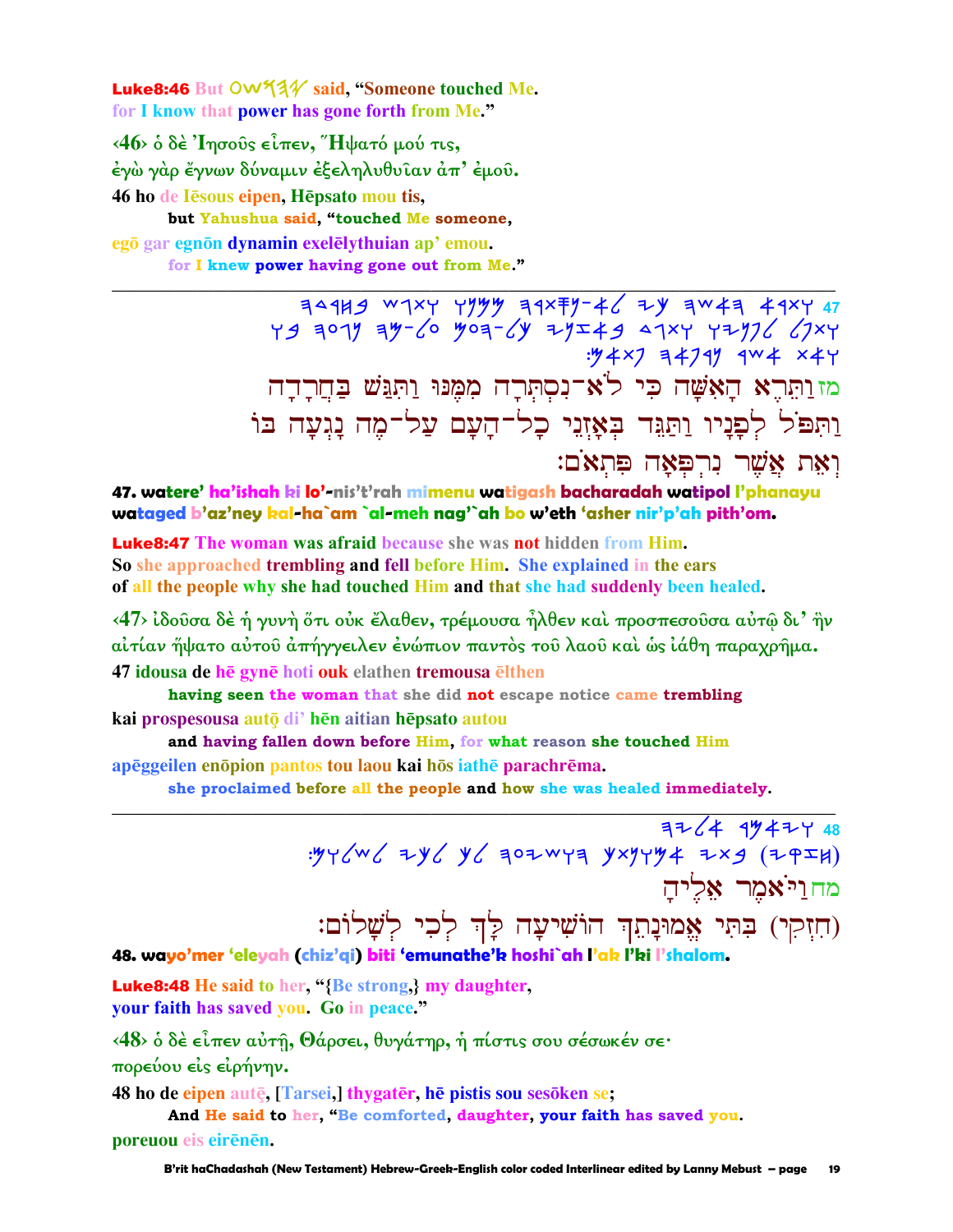$7344497-x4$   $4748x-(4)$   $4 \times 9$   $7 \times 9$   $4 \times 4$ מט עוֹדֵנּוּ מִדַבֵּר וְאִישׁ בַא מִבִּית רֹאשׁ הַכִּנְסֵת וַיֹּאמַר מֵתַה בְתִּךְ אֲלֹ־תַּטְרִיחַ אֶת־הַמּוֹרֵה:

49. odenu m'daber w'ish ba' mibeyth ro'sh hak'neseth wayo'mar methah bit'ak 'al-tat'riach 'eth-haMoreh.

**Luke8:49** While He was still speaking, a man came from the synagogue leader's house. He said, "Your daughter has died. Do not bother the Teacher."

<49> Έτι αύτου λαλούντος έρχεταί τις παρά του άρχισυναγώγου λέγων ὅτι Τέθνηκεν ἡ θυγάτηρ σου· μηκέτι σκύλλε τὸν διδάσκαλον. 49 Eti autou lalountos erchetai tis para tou archisynagogou

while still He sapeaking, comes someone from the synagogue ruler

legön hoti Tethnēken hē thygatēr sou; mēketi skylle ton didaskalon. saying that "has died Your daughter. No longer trouble the Teacher."

> $19447799$  492x-64 Y6 9942Y 902Y 0WY77 0902Y 50 :0WYX 473Y נוַיִּשְׁמַע יָהוּשֻׁעַ וַיַּעַן וַיֹּאמֶר לוֹ אַל־תִּירָא רַק־הַאֲמֵן וחיא תוּשׁע:

50. wayish'ma` Yahushuà waya`an wayo'mer lo 'al-tira' raq-ha'amen w'hi' thiuashe`a.

**Luke8:50 OW534** heard this and He answered and said to him "Do not fear. Only believe and she shall be saved."

<50> δ δέ 'Iησούς άκούσας άπεκρίθη αύτῶ, Μή φοβού, μόνον πίστευσον, και σωθήσεται.

50 ho de Iesous akousas apekrithe auto, Me phobou,

but Yahushua having heard answered him, "Do not be afraid,

monon pisteuson, kai sōthēsetai.

only believe, and she shall be healed."

FY9016 7x69 YX4 4Y96 WZ46 HZY3-46Y 3xZ93 49ZY51<br>YJ4090 YJ4FYHY YJ46F FFJ4F YJ4KF: נאוַיַּבֹא הַבַּיִתַה וְלֹא־הִנִּיהַ לְאִישׁ לַבוֹא אָתּוֹ בִּלְתִּי לְפֵטְרוֹם וּלְיַעֲקֹב וּלְיָהוּחָנָן וְלַאֲבִי הַיַּלְדָה וּלְאָמָהּ:

51. wayabo' habay'thah w'lo'-hiniach l'ish labo' 'ito bil'ti l'Phet'ros ul'Ya`aqob ul'Yahuchanan w'la'abi hayal'dah ul'imah.

**Luke8:51** And He came to the house, but He did not permit anyone to come with Him except Phetros (Kepha) and Yahuchanan and Yaaqob, and the girl's father and mother.

 $\langle 51 \rangle$  έλθών δέ είς τήν οικίαν ουκ αφήκεν εισελθείν τινα συν αυτώ ει μή Πέτρον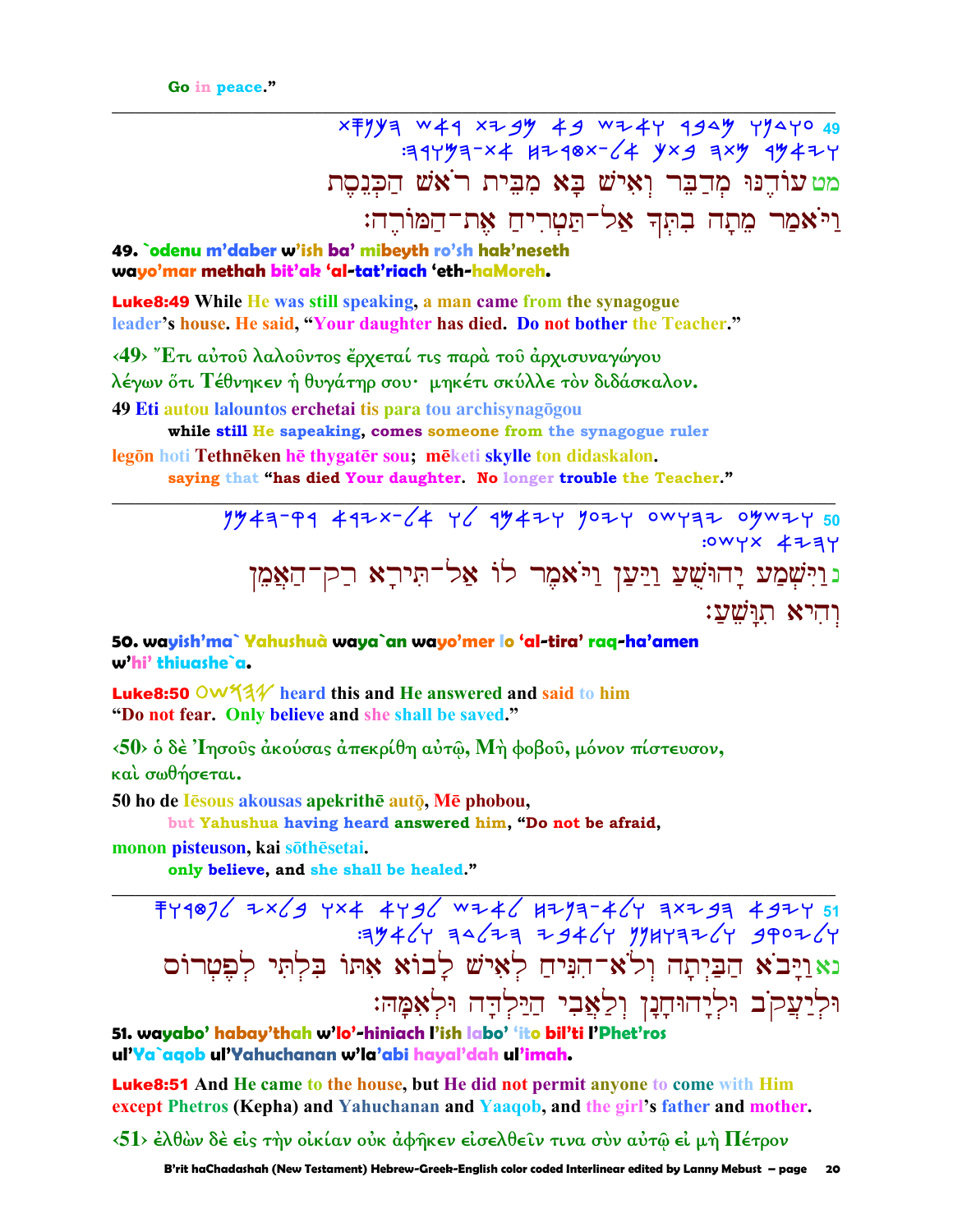καὶ Ἰωάννην καὶ Ἰάκωβον καὶ τὸν πατέρα τῆς παιδὸς καὶ τὴν μητέρα.

51 elthōn de eis tēn oikian ouk aphēken eiselthein tina syn autō

and having come into the house He did not permit anyone to enter with Him ei mē Petron kai Iōannēn kai Iakōbon kai ton patera tēs paidos kai tēn mētera. except Peter and John and James and the father of the child and the mother.

> $36$  4247 + 42444444452 : 423 3ywz-y 4 3xy 46 2y yygx-64 4y 42y נבוכלם בֹכים וסֹפדים לה וַיֹּאמֶר אַל־תִּבְכּוּ כִּי לֹא מֵתָה אַדְ־יְשֵׁנָה הִיא:

52. w'hulam bokim w'soph'dim lah wayo'mer 'al-tib'ku ki lo' methah 'a'k y'shenah hi'.

**Luke8:52 All of them were weeping and mourning for her,** but He said, "Do not weep; for she is not dead, but she is sleeping."

<52> έκλαιον δέ πάντες και έκόπτοντο αύτήν.

ό δὲ εἶπεν, Μὴ κλαίετε, οὐ γὰρ ἀπέθανεν ἀλλὰ καθεύδει.

52 eklaion de pantes kai ekoptonto autēn.

and were crying all and were mourning for her.

ho de eipen, Mē klaiete, ou gar apethanen alla katheudei.

But he said, "Do not cry, for she did not die, but is sleeping."

 $3349 - 79$  your  $4w + 9$  yr/0 yiphwry 33 נגַרַיִּשְׂחֲקוּ עָלְיוּ בַּאֲשֶׁר יָדִעוּ כִּי־מֵתָה:

53. wayis'chaqu `alayu ba'asher yad'`u ki-methah.

**Luke8:53** And they laughed at Him, because they knew that she had died.

<53> και κατεγέλων αύτου είδότες ότι απέθανεν.

53 kai kategelön autou eidotes hoti apethanen.

and they were ridiculing him having known that she died.

### $7.34$   $4\sqrt{7}$   $3.4\sqrt{7}$   $4\sqrt{7}$   $4\sqrt{7}$   $4\sqrt{7}$   $4\sqrt{7}$   $4\sqrt{7}$   $4\sqrt{7}$   $4\sqrt{7}$   $4\sqrt{7}$   $4\sqrt{7}$   $4\sqrt{7}$   $4\sqrt{7}$   $4\sqrt{7}$   $4\sqrt{7}$   $4\sqrt{7}$   $4\sqrt{7}$   $4\sqrt{7}$   $4\sqrt{7}$   $4\sqrt{7}$   $4\sqrt{7}$   $4\sqrt{7}$   $4\sqrt{7}$   $4\sqrt{$ נדוהוא אָחַז בִּיָּדָהּ וַיִּקְרָא וַיֹּאמַר הַיַּלְדָה קוּמִי:

54. w'hu' 'achaz b'yadah wayig'ra' wayo'mar hayal'dah gumi.

Luke8:54 He took her by the hand and called out and said, "Girl, arise!"

 $\langle 54 \rangle$  αύτος δέ κρατήσας της χειρος αύτης έφώνησεν λέγων, Ή παις, έγειρε.

54 autos de kratēsas tēs cheiros autēs ephōnēsen legōn. Hē pais, egeire.

but He having taken her hand, called out, saying, "Child, get up."

### $\frac{1}{2}$   $\sqrt{794}$   $\sqrt{7}$   $\sqrt{7}$   $\sqrt{7}$   $\sqrt{7}$   $\sqrt{7}$   $\sqrt{7}$   $\sqrt{7}$   $\sqrt{7}$   $\sqrt{7}$   $\sqrt{7}$   $\sqrt{7}$   $\sqrt{7}$   $\sqrt{7}$   $\sqrt{7}$   $\sqrt{7}$   $\sqrt{7}$   $\sqrt{7}$   $\sqrt{7}$   $\sqrt{7}$   $\sqrt{7}$   $\sqrt{7}$   $\sqrt{7}$   $\sqrt{7}$   $\sqrt{7}$   $\sqrt{7}$  נה וַתָּשָׁב רוּחָהּ וַתַּקַם פִּתְאֹם וַיִצַו לָתֵת־לַהּ לִאֲכוֹל:

55. watashab ruchah wataqam pith'om way'tsaw latheth-lah le'ekol.

**Luke8:55** And her spirit returned, and she got up suddenly.